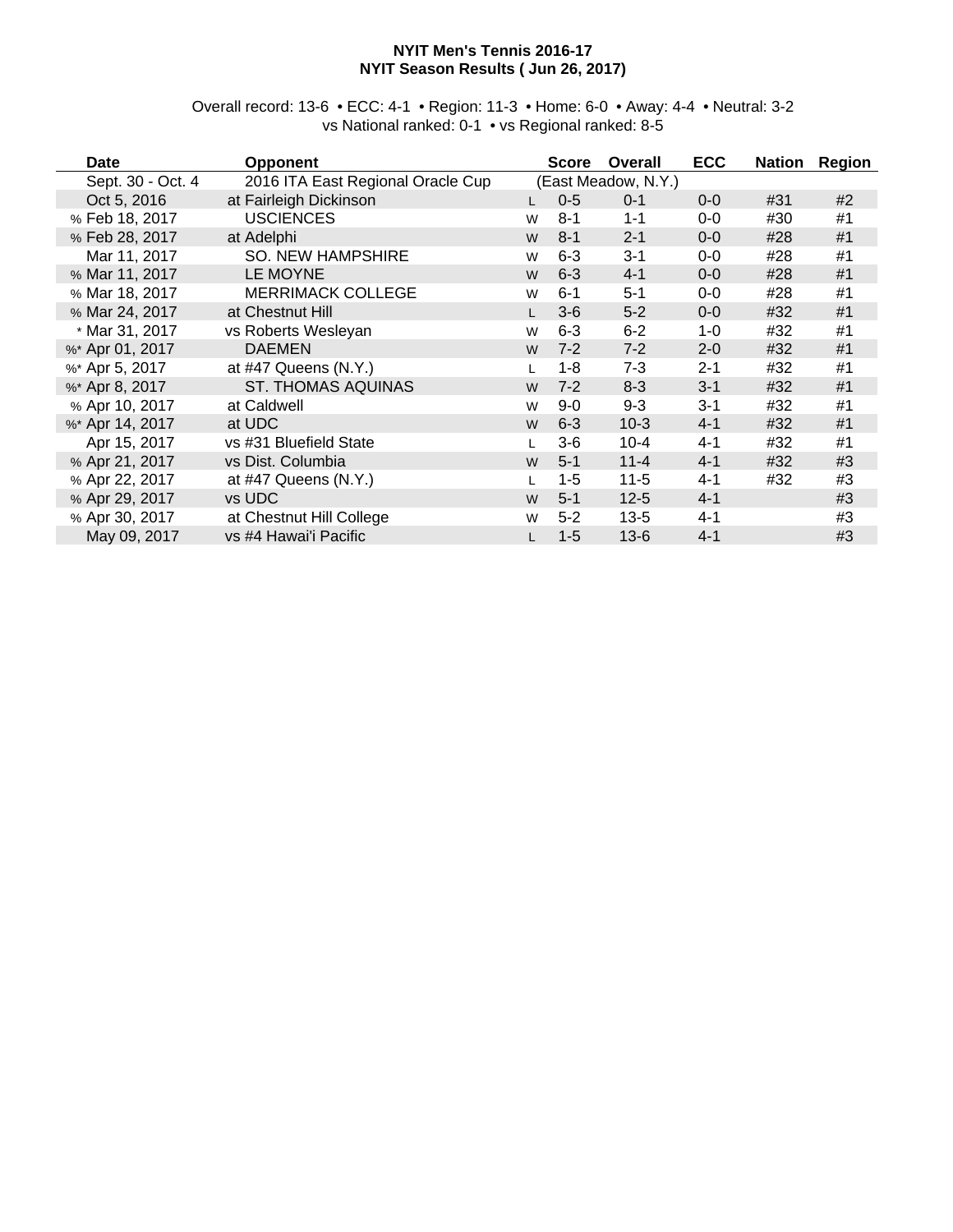#### **NYIT Men's Tennis 2016-17 NYIT Season Statistics ( Jun 26, 2017)**

#### Overall record: 13-6 • ECC: 4-1 • Region: 11-3 • Home: 6-0 • Away: 4-4 • Neutral: 3-2 vs National ranked: 0-1 • vs Regional ranked: 8-5

|                           |          |          |          |           |                        |              |         |                        |                            |                        | <b>VS</b> | ranked    |                | Last    |
|---------------------------|----------|----------|----------|-----------|------------------------|--------------|---------|------------------------|----------------------------|------------------------|-----------|-----------|----------------|---------|
| <b>SINGLES</b>            | Overall  | Dual     | Tour     | ECC       | 1                      | $\mathbf{2}$ | 3       | 4                      | 5                          | 6                      | Nat'l     | Reg'l     | <b>Strk</b>    | 10      |
| <b>Francisco Caldas</b>   | $12 - 5$ | $12 - 5$ | $0 - 0$  | $4 - 1$   | ---                    | $5 - 5$      | $1 - 0$ | $4 - 0$                | $2 - 0$                    | $\qquad \qquad \cdots$ | $0 - 1$   | $1 - 4$   | L2             | $4 - 4$ |
| <b>Rafal Charkiewicz</b>  | $17 - 4$ | $13 - 3$ | $4 - 1$  | $5-0$     | $9 - 2$                | $4 - 1$      | ---     | ---                    | $\qquad \qquad \cdots$     | ---                    | $0 - 2$   | $7 - 4$   | L1             | $7 - 1$ |
| <b>Maxton Cook</b>        | $1 - 2$  | $1 - 2$  | $0 - 0$  | $0 - 0$   | ---                    | ---          | $0 - 2$ | $--$                   | $\qquad \qquad -$          | $1 - 0$                | $0 - 0$   | $0 - 0$   | L1             | $1 - 2$ |
| Jorge Gonzales            | $4 - 1$  | $2 - 0$  | $2 - 1$  | $0 - 0$   | $---$                  | ---          | ---     | $\qquad \qquad -$      | $\qquad \qquad -$          | $2 - 0$                | $0 - 1$   | $1 - 1$   | W <sub>2</sub> | $4 - 1$ |
| Kevin Huynh               | $4 - 1$  | $2 - 0$  | $2 - 1$  | $1 - 0$   | ---                    | ---          |         | $- - -$                | $--$                       | $2 - 0$                | $0 - 1$   | $0 - 1$   | W <sub>2</sub> | $4 - 1$ |
| Rares Ispas               | $12 - 5$ | $9 - 4$  | $3 - 1$  | $4 - 1$   | ---                    | ---          | $2 - 2$ | $5 - 1$                | $2 - 1$                    | ---                    | $0 - 0$   | $2 - 3$   | L2             | $3-3$   |
| David Jiang               | $6 - 10$ | $6 - 10$ | $0 - 0$  | $0-5$     | $2 - 3$                | $1 - 1$      | $0 - 3$ | $3-3$                  | $---$                      | $-- -$                 | $0 - 0$   | $2 - 2$   | L1             | $3-5$   |
| <b>Alexandre Martinez</b> | $11 - 3$ | $11 - 3$ | $0 - 0$  | $3-2$     | $\qquad \qquad \cdots$ | ---          |         | $\qquad \qquad \cdots$ | $7-3$                      | $4 - 0$                | $0 - 0$   | $0 - 0$   | W <sub>3</sub> | $5-2$   |
| <b>Rafal Navas</b>        | $5 - 2$  | $0 - 1$  | $5 - 1$  | $0 - 0$   | $0 - 1$                | ---          | ---     | ---                    | ---                        | ---                    | $0-0$     | $1 - 1$   | L2             | $5-2$   |
| Lars Olson                | $0 - 1$  | $0 - 0$  | $0 - 1$  | $0 - 0$   | $---$                  | ---          | ---     | ---                    | $\qquad \qquad - \qquad -$ | ---                    | $0 - 0$   | $0 - 0$   | L1             | $0 - 1$ |
| Jaime Salvador            | $7 - 7$  | $7-6$    | $0 - 1$  | $3 - 1$   | ---                    | ---          | $2 - 2$ | $---$                  | $0 - 1$                    | $5-3$                  | $0 - 0$   | $0 - 3$   | L1             | $5-5$   |
| Matej Selecky             | $5-0$    | $0 - 0$  | $5-0$    | $0 - 0$   | ---                    | ---          | ---     | $- - -$                | $\qquad \qquad -$          | ---                    | $0 - 0$   | $1 - 0$   | W <sub>5</sub> | $5-0$   |
| Totals                    | 84-41    | 63-34    | $21 - 7$ | $20 - 10$ | $11 - 6$               | $10 - 7$     | $5-9$   | $12 - 4$               | $11 - 5$                   | $14-3$                 | $0 - 5$   | $15 - 19$ |                |         |
| Percentage                | .672     | .649     | .750     | .667      | .647                   | .588         | .357    | .750                   | .688                       | .824                   | .000      | .441      |                |         |

|                                     |          |           |         |         |                            |                           |          | <b>VS</b> | ranked   |                | Last    |
|-------------------------------------|----------|-----------|---------|---------|----------------------------|---------------------------|----------|-----------|----------|----------------|---------|
| <b>DOUBLES TEAMS</b>                | Overall  | Dual      | Tour    | ECC     | 1                          | 2                         | 3        | Nat'l     | Rea'l    | <b>Strk</b>    | 10      |
| Rafal Navas/Lars Olson              | $1 - 2$  | $0 - 1$   | $1 - 1$ | $0 - 0$ | $0 - 1$                    | $\frac{1}{2}$             | ---      | $0 - 0$   | $0 - 0$  | L2             | $1 - 2$ |
| Jorge Gonzales/Matej Selecky        | $3 - 1$  | $0 - 0$   | $3 - 1$ | $0 - 0$ | ---                        |                           | ---      | $0 - 0$   | $0 - 1$  | L1             | $3 - 1$ |
| Rafal Charkiewicz/Rares Ispas       | $14-8$   | $11 - 7$  | $3 - 1$ | $3-2$   | 4-4                        | 7-2                       | $0 - 1$  | $0 - 1$   | $2 - 4$  | L3             | $5-5$   |
| Francisco Caldas/Maxton Cook        | $0 - 1$  | $0 - 1$   | $0 - 0$ | $0 - 0$ | $---$                      | $0 - 1$                   | $---$    | $0 - 0$   | $0 - 0$  | L1             | $0 - 1$ |
| Alexandre Martinez/Jaime Salvador   | $13 - 4$ | $13 - 4$  | $0 - 0$ | $3 - 1$ | $---$                      | 2-2                       | $11 - 2$ | $0 - 0$   | $0 - 2$  | L1             | $7-3$   |
| Maxton Cook/David Jiang             | $5 - 10$ | $5 - 10$  | $0 - 0$ | $1 - 4$ | $4 - 6$                    | 1-4                       | $---$    | $0 - 0$   | $2 - 3$  | L <sub>4</sub> | $2 - 8$ |
| Francisco Caldas/Alexandre Martinez | $0 - 1$  | $0 - 1$   | $0 - 0$ | $0 - 1$ | ---                        | $-- -$                    | $0 - 1$  | $0 - 0$   | $0 - 0$  | L1             | $0 - 1$ |
| Jorge Gonzales/David Jiang          | $2 - 1$  | $2 - 1$   | $0 - 0$ | $0 - 0$ | $\qquad \qquad - \qquad -$ | $\qquad \qquad -\qquad -$ | $2 - 1$  | $0 - 0$   | $0 - 0$  | W <sub>1</sub> | $2 - 1$ |
| Totals                              | 38-28    | $31 - 25$ | $7-3$   | 7-8     | $8 - 11$                   | $10-9$                    | $13 - 5$ | $0 - 1$   | $4 - 10$ |                |         |
| Percentage                          | .576     | .554      | .700    | .467    | .421                       | .526                      | .722     | .000      | .286     |                |         |

| Date              | <b>Opponent</b>                   |   | <b>Score</b> | Overall             | <b>ECC</b> | Nation | Region |
|-------------------|-----------------------------------|---|--------------|---------------------|------------|--------|--------|
| Sept. 30 - Oct. 4 | 2016 ITA East Regional Oracle Cup |   |              | (East Meadow, N.Y.) |            |        |        |
| Oct 5, 2016       | at Fairleigh Dickinson            |   | $0-5$        | $0 - 1$             | $0 - 0$    | #31    | #2     |
| % Feb 18, 2017    | <b>USCIENCES</b>                  | W | $8 - 1$      | $1 - 1$             | $0-0$      | #30    | #1     |
| % Feb 28, 2017    | at Adelphi                        | W | $8 - 1$      | $2 - 1$             | $0 - 0$    | #28    | #1     |
| Mar 11, 2017      | SO. NEW HAMPSHIRE                 | W | $6 - 3$      | $3 - 1$             | $0 - 0$    | #28    | #1     |
| % Mar 11, 2017    | LE MOYNE                          | W | $6 - 3$      | $4 - 1$             | $0-0$      | #28    | #1     |
| % Mar 18, 2017    | <b>MERRIMACK COLLEGE</b>          | W | $6 - 1$      | $5 - 1$             | $0 - 0$    | #28    | #1     |
| % Mar 24, 2017    | at Chestnut Hill                  |   | $3 - 6$      | $5-2$               | $0-0$      | #32    | #1     |
| * Mar 31, 2017    | vs Roberts Wesleyan               | W | $6 - 3$      | $6 - 2$             | $1 - 0$    | #32    | #1     |
| %* Apr 01, 2017   | <b>DAEMEN</b>                     | W | $7 - 2$      | $7 - 2$             | $2 - 0$    | #32    | #1     |
| %* Apr 5, 2017    | at $#47$ Queens $(N.Y.)$          |   | 1-8          | $7-3$               | $2 - 1$    | #32    | #1     |
| %* Apr 8, 2017    | <b>ST. THOMAS AQUINAS</b>         | W | $7 - 2$      | $8 - 3$             | $3 - 1$    | #32    | #1     |
| % Apr 10, 2017    | at Caldwell                       | W | $9-0$        | $9 - 3$             | $3 - 1$    | #32    | #1     |
| %* Apr 14, 2017   | at UDC                            | W | $6 - 3$      | $10-3$              | $4 - 1$    | #32    | #1     |
| Apr 15, 2017      | vs #31 Bluefield State            |   | $3-6$        | $10 - 4$            | $4 - 1$    | #32    | #1     |
| % Apr 21, 2017    | vs Dist. Columbia                 | W | $5 - 1$      | $11 - 4$            | $4 - 1$    | #32    | #3     |
| % Apr 22, 2017    | at #47 Queens (N.Y.)              |   | $1-5$        | $11-5$              | 4-1        | #32    | #3     |
| % Apr 29, 2017    | vs UDC                            | W | $5 - 1$      | $12 - 5$            | $4 - 1$    |        | #3     |
| % Apr 30, 2017    | at Chestnut Hill College          | W | $5 - 2$      | $13 - 5$            | $4 - 1$    |        | #3     |
| May 09, 2017      | vs #4 Hawai'i Pacific             |   | $1 - 5$      | $13 - 6$            | $4 - 1$    |        | #3     |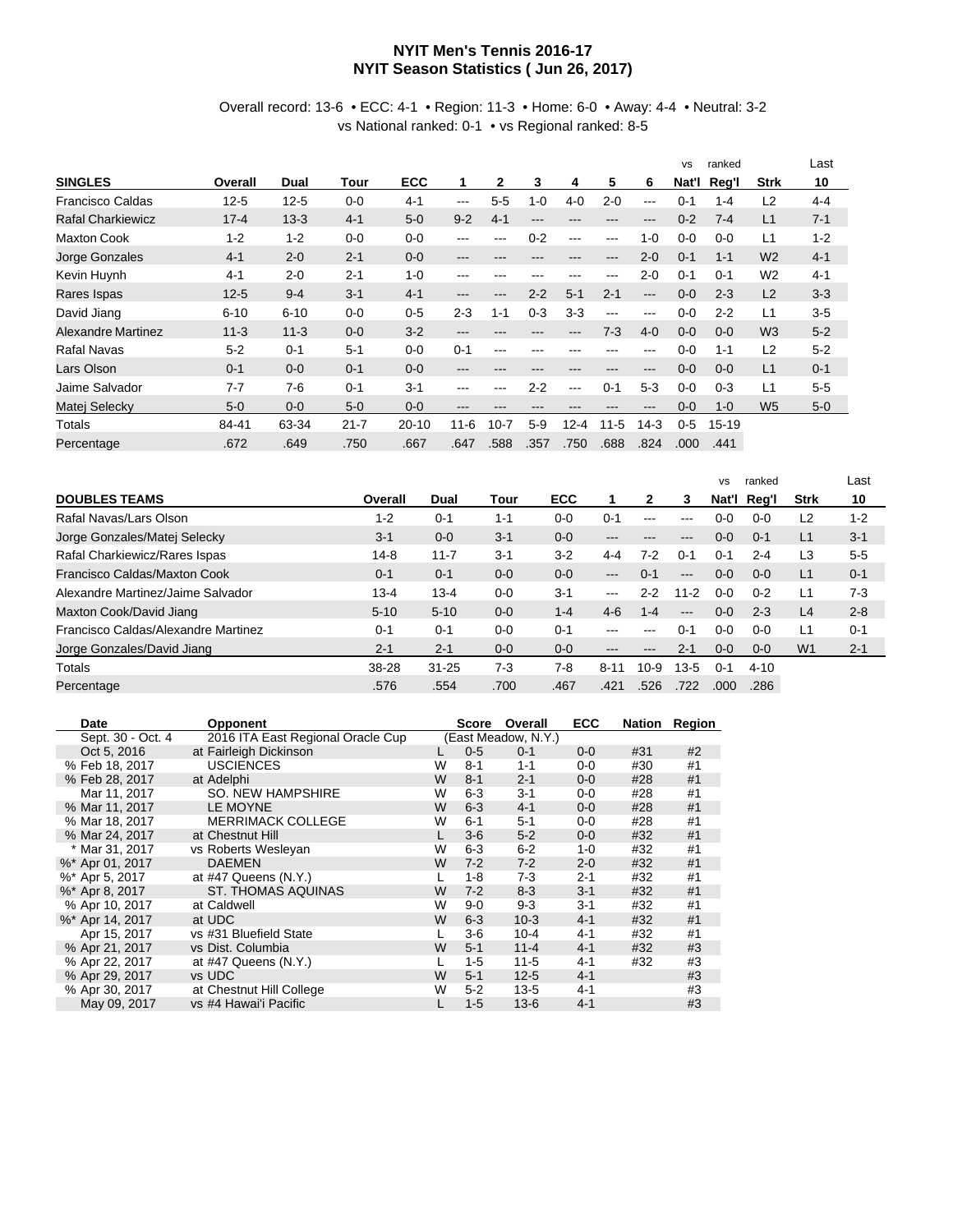#### **NYIT Men's Tennis 2016-17 NYIT Season Statistics ( Jun 26, 2017)**

|                |          |           |             |            |          |              |          | <b>VS</b> | ranked   |
|----------------|----------|-----------|-------------|------------|----------|--------------|----------|-----------|----------|
| <b>DOUBLES</b> | Overall  | Dual      | <b>Tour</b> | <b>ECC</b> | 1        | $\mathbf{2}$ | 3        | Nat'l     | Reg'l    |
|                | $1 - 2$  | $0 - 1$   | $1 - 1$     | $0-0$      | $0 - 1$  | ---          | ---      | $0 - 0$   | $0-0$    |
|                | $13 - 4$ | $13 - 4$  | $0-0$       | $3 - 1$    | ---      | $2 - 2$      | $11 - 2$ | $0 - 0$   | $0 - 2$  |
|                | $1 - 2$  | $0 - 1$   | $1 - 1$     | $0-0$      | $0 - 1$  | ---          | ---      | $0 - 0$   | $0-0$    |
|                | $14 - 8$ | $11 - 7$  | $3 - 1$     | $3-2$      | $4 - 4$  | 7-2          | $0 - 1$  | $0 - 1$   | $2 - 4$  |
|                | $3 - 1$  | $0-0$     | $3 - 1$     | $0-0$      | $---$    | ---          | ---      | $0-0$     | $0 - 1$  |
|                | $5 - 2$  | $2 - 1$   | $3 - 1$     | $0-0$      | ---      | ---          | $2 - 1$  | $0-0$     | $0 - 1$  |
|                | $14 - 8$ | $11 - 7$  | $3 - 1$     | $3 - 2$    | $4 - 4$  | $7 - 2$      | $0 - 1$  | $0 - 1$   | $2 - 4$  |
|                | $0 - 2$  | $0 - 2$   | $0-0$       | $0 - 1$    | $---$    | $0 - 1$      | $0 - 1$  | $0-0$     | $0-0$    |
|                | $13 - 5$ | $13 - 5$  | $0-0$       | $3 - 2$    | ---      | $2 - 2$      | $11 - 3$ | $0-0$     | $0 - 2$  |
|                | $5 - 11$ | $5 - 11$  | $0-0$       | $1 - 4$    | $4-6$    | $1 - 5$      | ---      | $0-0$     | $2 - 3$  |
|                | $7 - 11$ | $7 - 11$  | $0-0$       | $1 - 4$    | $4-6$    | $1 - 4$      | $2 - 1$  | $0-0$     | $2 - 3$  |
|                | 38-28    | $31 - 25$ | $7 - 3$     | $7 - 8$    | $8 - 11$ | $10-9$       | $13 - 5$ | $0 - 1$   | $4 - 10$ |
| Percentage     | .576     | .554      | .700        | .467       | .421     | .526         | .722     | .000      | .286     |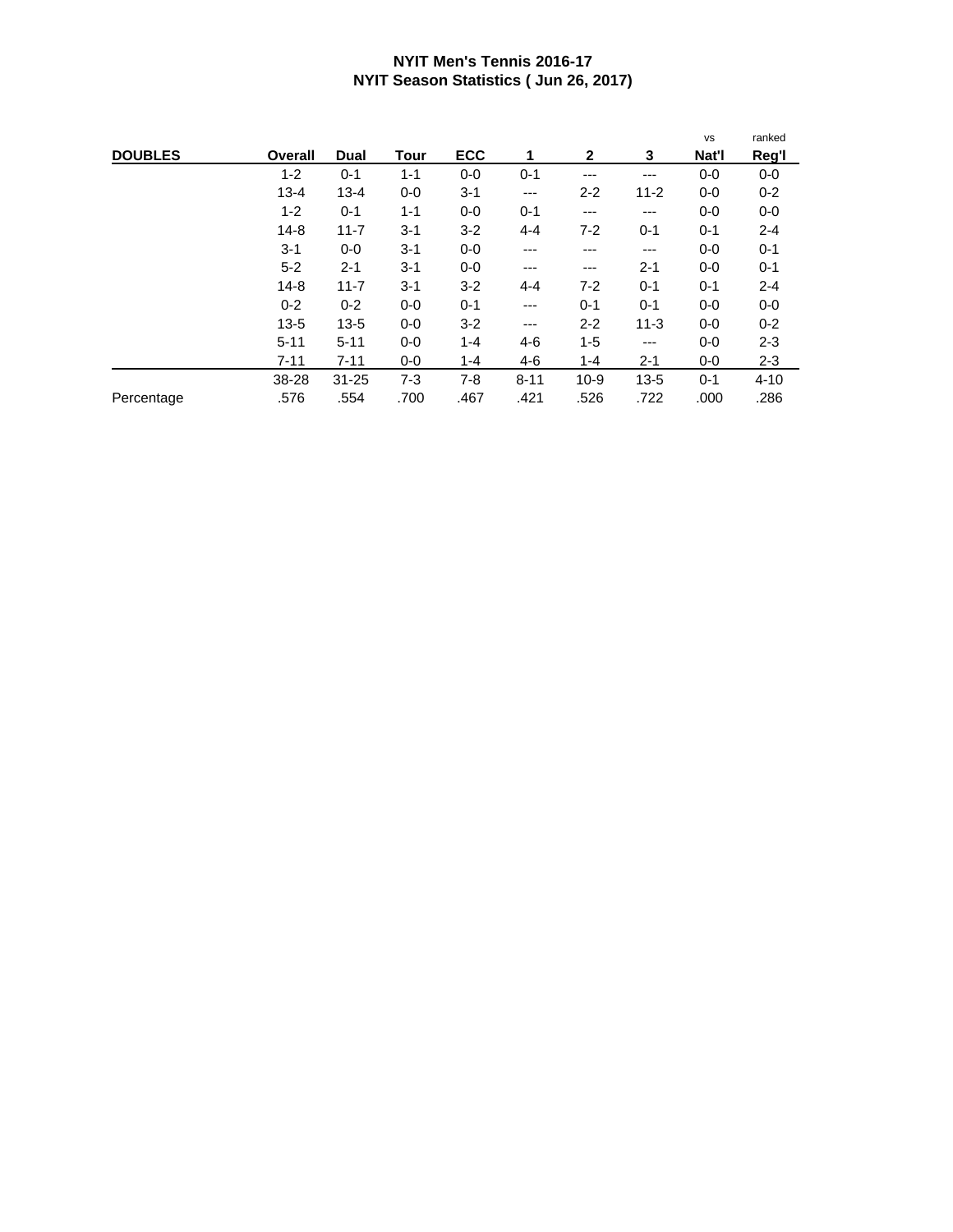|                 |                           |    |              |          |              | <b>Singles</b> |          |          |   |    | <b>Doubles</b> |    |
|-----------------|---------------------------|----|--------------|----------|--------------|----------------|----------|----------|---|----|----------------|----|
| <b>Date</b>     | <b>Opponent</b>           |    | <b>Score</b> |          | $\mathbf{2}$ | 3              | 4        | 5        | 6 |    | $\mathbf{2}$   | -3 |
| Oct 5, 2016.    | at Fairleigh Dickinson    |    | $0-5$        |          |              |                | u        |          | u |    |                | W  |
| % Feb 18, 2017  | <b>USCIENCES</b>          | W  | $8 - 1$      | W        | W            | W              | W        | W        | W |    | W              | W  |
| % Feb 28, 2017  | at Adelphi                | W  | $8 - 1$      |          | W            | W              | W        | W        | W | W  | W              | W  |
| Mar 11, 2017    | <b>SO. NEW HAMPSHIRE</b>  | W  | $6 - 3$      | W        | Lr           |                | W        | L        | W | W  | W              | W  |
| % Mar 11, 2017  | LE MOYNE                  | W  | $6 - 3$      | L        | W            |                | W        | W        | W | L  | W              | W  |
| % Mar 18, 2017  | <b>MERRIMACK COLLEGE</b>  | W  | $6 - 1$      | L.       | W            |                | W        | W        | W | W  | W              |    |
| % Mar 24, 2017  | at Chestnut Hill          | L  | $3-6$        | L        | W            |                | W        | L        | W |    |                |    |
| * Mar 31, 2017  | vs Roberts Wesleyan       | W  | $6 - 3$      | W        |              | W              | W        | W        | W | L. | W              | L  |
| %* Apr 01, 2017 | <b>DAEMEN</b>             | W  | $7 - 2$      | W        | W            |                | W        | Wr       | W | W  |                | W  |
| %* Apr 5, 2017. | at #47 Queens (N.Y.)      |    | $1 - 8$      | Wr       |              |                |          |          |   | L. |                |    |
| %* Apr 8, 2017. | <b>ST. THOMAS AQUINAS</b> | W  | $7-2$        | W        | W            |                | W        | W        | W | L  | W              | W  |
| % Apr 10, 2017  | at Caldwell               | W  | $9 - 0$      | W        | W            | W              | W        | W        | W | W  | W              | W  |
| %* Apr 14, 2017 | at UDC                    | W  | $6 - 3$      | W        | W            | W              |          |          | W | W  |                | W  |
| Apr 15, 2017    | vs #31 Bluefield State    | L. | $3-6$        | W        |              |                |          | W        | L | L. |                | W  |
| % Apr 21, 2017  | vs Dist. Columbia         | W  | $5 - 1$      | W        | W            | u              | u        | u        | W | W  |                | W  |
| % Apr 22, 2017  | at #47 Queens (N.Y.)      |    | $1 - 5$      | <b>u</b> |              | L              | <b>u</b> | <b>u</b> | L | W  |                | L  |
| % Apr 29, 2017  | vs UDC                    | W  | $5 - 1$      | u        | u            | u              | W        | W        | W | L  | W              | W  |
| % Apr 30, 2017  | at Chestnut Hill College  | W  | $5 - 2$      | W        | $\mathbf{u}$ | <b>u</b>       | W        | W        | W |    | W              |    |
| May 09, 2017    | vs #4 Hawai'i Pacific     |    | $1 - 5$      |          |              | u              |          | u        | u |    |                | W  |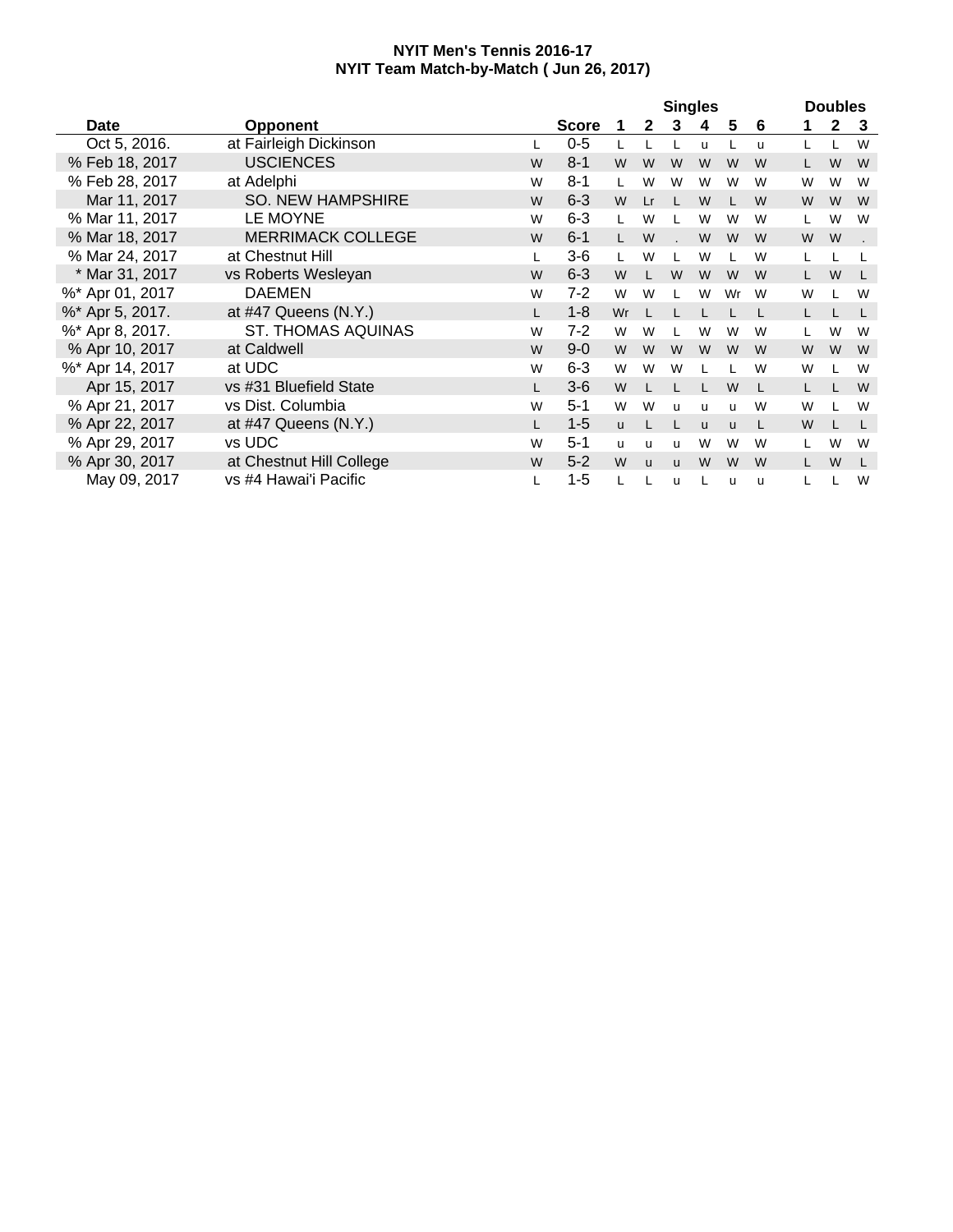#### **Francisco Caldas**

|                   | <b>SINGLES</b>                | <b>Team/School</b>                    |                      | Pos Opponent (Rank Nat/Reg) |            | <b>Singles score</b>       |
|-------------------|-------------------------------|---------------------------------------|----------------------|-----------------------------|------------|----------------------------|
|                   | Oct 5, 2016                   | at Fairleigh Dickinson                |                      | 2 VUKOTIC, Danilo           |            | Lost 2-6, 6-7              |
| $\%$              | Feb 18, 2017                  | <b>USciences</b>                      |                      | 5 Rakesh Chamala            |            | Won 6-3, 6-1               |
| %                 | Feb 28, 2017 at Adelphi       |                                       | 5                    | Connor Dove                 |            | Won 6-0, 6-3               |
|                   | Mar 11, 2017                  | So. New Hampshire                     | 4                    | Xavier Aubron               |            | Won 6-2, 7-5               |
| %                 | Mar 11, 2017                  | Le Moyne                              | 4                    | Jason Barton                |            | Won 7-6 (10-8), 6-1        |
| %                 | Mar 18, 2017                  | <b>Merrimack College</b>              |                      | 4 Alex Fedorov              |            | Won 6-7, 6-4, 11-9         |
| %                 | Mar 24, 2017 at Chestnut Hill |                                       |                      | Jonathan Ducretot (-/13)    |            | Won 6-3, 6-2               |
| $\star$           |                               | Mar 31, 2017 vs Roberts Wesleyan      |                      | 3 Dennis Barlotta           |            | Won 6-4, 6-2               |
| $\%^*$            | Apr 01, 2017                  | Daemen                                | 2                    | Mark Veitengruber           |            | Won 6-2, 6-1               |
| $\%$ <sup>*</sup> |                               | Apr 5, 2017 at #47 Queens (N.Y.)      |                      | 2 Sharvill Nawghre (-/5)    |            | Lost 1-6, 1-6              |
| %*                | Apr 8, 2017                   | St. Thomas Aquinas                    | 2                    | Javier Munoz                |            | Won 6-0, 7-6, 7-4          |
| %                 | Apr 10, 2017                  | at Caldwell                           | 2                    | Lukas Lemke                 |            | Won 6-0, 6-4               |
| $\%$ *            | Apr 14, 2017                  | at UDC                                |                      | Pinto, Diego                |            | Won 7-6, 6-2               |
|                   | Apr 15, 2017                  | vs #31 Bluefield State                |                      | 2 Platon Gud (-/4)          |            | Lost 0-6, 6-1, 3-6         |
| %                 | Apr 21, 2017                  | vs Dist. Columbia                     | 2                    | Pinto, Diego                |            | Won 6-3, 6-3               |
| %                 |                               | Apr 22, 2017 at #47 Queens (N.Y.)     |                      | 2 Nawghre, Sharvill (-/3)   |            | Lost $3-6, 4-6$            |
| %                 | Apr 29, 2017                  | vs UDC                                | $\mathbf{2}^{\circ}$ | Baguelin, Alexis            |            | 7-6 (7-4), 3-2, unfinished |
| $\%$              |                               | Apr 30, 2017 at Chestnut Hill College |                      | 2 Felix Andre (-/15)        | $\sim 100$ | 6-4, 4-3, unfinished       |
|                   |                               | May 09, 2017 vs #4 Hawai'i Pacific    |                      | 2 Torben Otto (8/3)         |            | Lost 5-7, 0-6              |

|       | DOUBLES Team/School        | Pos Opponent (Rank Nat/Reg)        | Doubles score/partner       |
|-------|----------------------------|------------------------------------|-----------------------------|
| Oct 5 | at Fairleigh Dickinson     | 2 WHALLEY, Jacob/QUINTANA, Gonzalo | Lost 2-6/Maxton Cook        |
|       | Mar 31 vs Roberts Wesleyan | 3 Paul Langbroek/Jose Carrillo     | Lost 8-9/Alexandre Martinez |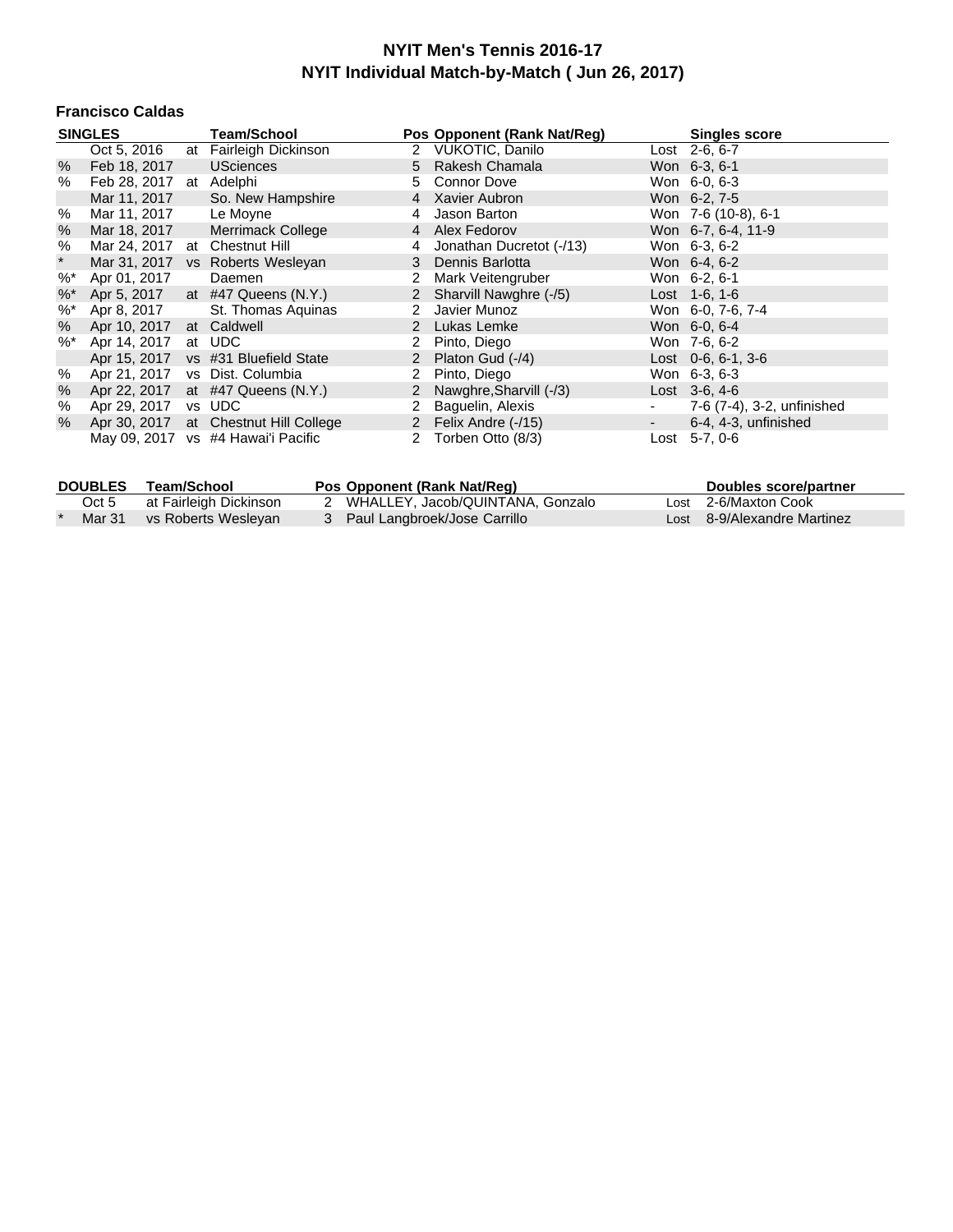#### **Rafal Charkiewicz**

|         | <b>SINGLES</b>              |                    | <b>Team/School</b>                                |                              |                              | Pos Opponent (Rank Nat/Reg)                                                |      | Singles score                           |
|---------|-----------------------------|--------------------|---------------------------------------------------|------------------------------|------------------------------|----------------------------------------------------------------------------|------|-----------------------------------------|
|         |                             |                    | Sept. 30 - Oct. vs St. Thomas Aquinas             |                              |                              | t-2 Andreu Ferragut                                                        |      | Won 6-2, 6-4                            |
|         |                             |                    | Sept. 30 - Oct. vs District of Columbia           |                              |                              | t-3 Rok Bozic $(-/19)$                                                     |      | Won 6-2, 4-6, 10-4                      |
|         | Sept. 30 - Oct. vs NYIT     |                    |                                                   |                              |                              | t-Q Rafal Navas                                                            |      | Won 6-0, 6-1                            |
|         |                             |                    | Sept. 30 - Oct. vs So. New Hampshire              |                              |                              | t-SF Tiago Fernandes                                                       |      | Won 6-2, 6-4                            |
|         | Sept. 30 - Oct. vs NYIT     |                    |                                                   |                              |                              | t-S Matej Selecky (50/2)                                                   |      | Lost $2-6$ , $2-6$                      |
| %       | Feb 18, 2017                |                    | <b>USciences</b>                                  |                              | $2^{\circ}$                  | Borna Novak                                                                |      | Won 6-1, 6-2                            |
| %       | Feb 28, 2017 at Adelphi     |                    |                                                   |                              |                              | 2 U. Litvinchuk                                                            |      | Won 6-2, 6-3                            |
|         | Mar 11, 2017                |                    | So. New Hampshire                                 |                              | $\overline{2}$               | Ricardo Marreiros (-/4)                                                    |      | Lost 6-2, 2-0, retired                  |
| $\%$    | Mar 11, 2017                |                    | Le Moyne                                          |                              |                              | 2 James Gayvert                                                            |      | Won 6-2, 3-6, 6-2                       |
| $\%$    | Mar 18, 2017                |                    | Merrimack College                                 |                              | 2 <sup>1</sup>               | Frank Vega                                                                 |      | Won 6-3, 6-2                            |
| $\%$    | Mar 24, 2017                |                    | at Chestnut Hill                                  |                              | 1                            | Pierre Kohler (-/3)                                                        |      | Lost $6-2$ , $3-6$ , $4-6$              |
| $\star$ |                             |                    | Mar 31, 2017 vs Roberts Wesleyan                  |                              | 1                            | Hugo Ball-Greene (-/8)                                                     |      | Won 6-2, 6-2                            |
| $\%$    | Apr 01, 2017                |                    | Daemen                                            |                              | 1                            | D Gonzalez Villegas                                                        |      | Won 6-2, 7-5                            |
| $\%$ *  | Apr 5, 2017                 |                    | at $#47$ Queens $(N.Y.)$                          |                              | $\mathbf{1}$                 | Jui Mao (-/2)                                                              |      | Won 6-3, 1-0, retired                   |
| $\%$    | Apr 8, 2017                 |                    | St. Thomas Aquinas                                |                              | 1                            | Aaron Stahl (-/19)                                                         |      | Won 7-6, 7-5                            |
| $\%$    | Apr 10, 2017                |                    | at Caldwell                                       |                              | $\mathbf{1}$                 | Maximilian Ziegler                                                         |      | Won 6-4, 6-3                            |
| $%$ *   | Apr 14, 2017                |                    | at UDC                                            |                              | 1                            | Bozic, Rok (-/12)                                                          |      | Won 6-3, 6-0                            |
|         | Apr 15, 2017                |                    | vs #31 Bluefield State                            |                              | $\mathbf{1}$                 | Anthony Braem                                                              |      | Won 7-6, 6-5                            |
| $\%$    |                             |                    | Apr 21, 2017 vs Dist. Columbia                    |                              | 1                            | Bozic, Rok (-/5)                                                           |      | Won 6-1, 6-1                            |
| $\%$    | Apr 22, 2017                |                    | at #47 Queens (N.Y.)                              |                              | $\mathbf{1}$                 | Mao, Jui                                                                   |      | 6-7 (6-8), 3-2, unfinished              |
| $\%$    | Apr 29, 2017 vs UDC         |                    |                                                   |                              | 1                            | Bozic, Rok (-/5)                                                           |      | 7-5, 4-5, unfinished                    |
| %       | Apr 30, 2017                |                    | at Chestnut Hill College                          |                              | 1                            | Pierre Kohler (-/1)                                                        |      | Won 6-4, 7-5                            |
|         |                             |                    | May 09, 2017 vs #4 Hawai'i Pacific                |                              | 1                            | Filip Dolezel (6/2)                                                        |      | Lost $3-6, 6-7$ $(8-10)$                |
|         |                             |                    |                                                   |                              |                              |                                                                            |      |                                         |
|         |                             |                    |                                                   |                              |                              |                                                                            |      |                                         |
|         | <b>DOUBLES</b>              | <b>Team/School</b> |                                                   |                              |                              | Pos Opponent (Rank Nat/Reg)                                                |      | Doubles score/partner                   |
|         | Sep 30 - vs Franklin Pierce |                    |                                                   |                              | t-2 Olivier Viel/Dan Longtin |                                                                            |      | Won 8-1/Rares Ispas                     |
|         | Sep 30 - vs Queens (N.Y.)   |                    |                                                   |                              |                              | t-3 Camilo Arias/Miguel Bendito                                            |      | Won 8-3/Rares Ispas                     |
|         | Sep 30 - vs Queens (N.Y.)   |                    |                                                   |                              |                              | t-Q Lucas Martinez/Gabriel Mendez                                          |      | Won 8-6/Rares Ispas                     |
|         | Sep 30 - vs Queens (N.Y.)   |                    |                                                   |                              |                              | t-SF Sharvill Navghre/Roman Laga                                           |      | Lost 6-8/Rares Ispas                    |
| %       | Feb 18                      | <b>USciences</b>   |                                                   | $\mathbf{2}$                 |                              | Chandat Phan/Sahas Chandragiri                                             |      | Won 8-4/Rares Ispas                     |
|         | % Feb 28                    | at Adelphi         |                                                   | $\overline{2}$               |                              | Roey Heymann/Sabin Adrian Saveluc                                          |      | Won 8-2/Rares Ispas                     |
|         | Mar 11                      |                    | So. New Hampshire                                 | 2                            |                              | Xavier Aubron/Bas Van Biezen                                               |      | Won 8-3, 1-0/Rares Ispas                |
|         | % Mar 11                    | Le Moyne           |                                                   | $\overline{2}$               |                              | Josh Sagaille/Jason Barton                                                 |      | Won 8-3/Rares Ispas                     |
| %       | Mar 18                      |                    | Merrimack College                                 | 2                            | Frank Vega/Alex Fedorov      |                                                                            |      | Won 8-4/Rares Ispas                     |
| %       | Mar 24                      | at Chestnut Hill   |                                                   | $\overline{2}$               |                              | Pierre Kohler/Jonathan Ducretot (-/3)                                      | Lost | 4-8/Rares Ispas                         |
| $\star$ | Mar 31                      |                    | vs Roberts Wesleyan                               | $\mathbf{2}^-$               |                              | G. Plentz de Liz/Dustin Eshleman                                           |      | Won 8-3/Rares Ispas                     |
|         | %* Apr 01                   | Daemen             |                                                   | $\overline{2}$               |                              | R Ruiz Martinez/D Gonzalez Villegas                                        | Lost | 4-8/Rares Ispas                         |
|         | %* Apr 5                    |                    | at #47 Queens (N.Y.)                              | 3                            |                              | Gabriel Mendez/Lucas Martinez                                              | Lost | 4-8/Rares Ispas                         |
|         | $%$ * Apr 8                 |                    | St. Thomas Aquinas                                | $\overline{2}$               |                              | Andreu Ferragut/Enej Hassicevic                                            |      | Won 8-1/Rares Ispas                     |
|         | % Apr 10                    | at Caldwell        |                                                   | 1                            |                              | Maximilian Ziegler/Lukas Lemke                                             |      | Won 8-2/Rares Ispas                     |
|         | %* Apr 14                   | at UDC             |                                                   | $\mathbf{1}$                 | Bozic, Rok/Pinto, Diego      |                                                                            |      | Won 9-7/Rares Ispas                     |
|         | Apr 15                      |                    | vs #31 Bluefield State                            | 1                            |                              | Anthony Braem/Platon Gud                                                   | Lost | 3-8/Rares Ispas                         |
|         | % Apr 21                    |                    | vs Dist. Columbia                                 | $\mathbf{1}$                 |                              | Bozic, Rok/Pinto, Diego (-/4)                                              |      | Won 8-6/Rares Ispas                     |
|         | % Apr 22                    |                    | at #47 Queens (N.Y.)                              | 1                            |                              | Nawghre, Sharvill/Roman Laga (-/5)                                         |      | Won 8-4/Rares Ispas                     |
|         | % Apr 29                    | vs UDC             |                                                   | $\mathbf{1}$                 |                              | Bozic, Rok/Diogo Pinto (-/4)                                               | Lost | 4-8/Rares Ispas                         |
|         | % Apr 30<br>May 09          |                    | at Chestnut Hill College<br>vs #4 Hawai'i Pacific | $\mathbf{1}$<br>$\mathbf{1}$ |                              | Pierre Kohler/Jonathan Ducretot (-/1)<br>Filip Dolezel/Jakub Hadrava (3/1) | Lost | 3-8/Rares Ispas<br>Lost 6-8/Rares Ispas |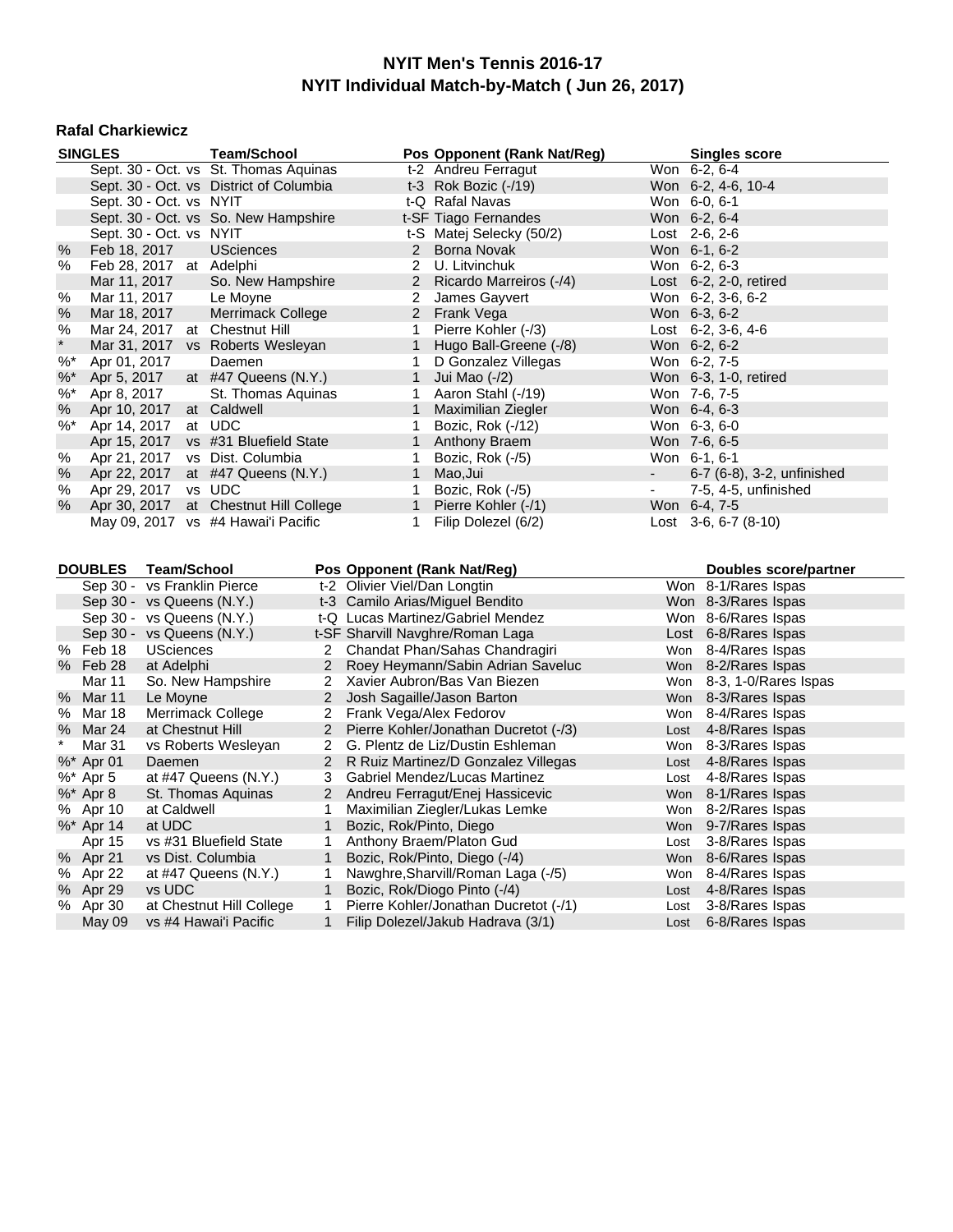#### **Maxton Cook**

|   | <b>SINGLES</b>                | Team/School            | Pos Opponent (Rank Nat/Reg) | <b>Singles score</b> |  |
|---|-------------------------------|------------------------|-----------------------------|----------------------|--|
|   | Oct 5, 2016                   | at Fairleigh Dickinson | 3 QUINTANA, Gonzalo         | $Last \, 3-6.3-6$    |  |
|   | Mar 11, 2017                  | So. New Hampshire      | 6 Jeremy Reichentahl        | Won 6-2, 6-2         |  |
| % | Mar 24, 2017 at Chestnut Hill |                        | 3 Felix Andre               | $Last \, 3-6, 1-6$   |  |

| <b>DOUBLES</b> | Team/School               |             | Pos Opponent (Rank Nat/Req)              |      | Doubles score/partner    |
|----------------|---------------------------|-------------|------------------------------------------|------|--------------------------|
| Oct 5          | at Fairleigh Dickinson    | 2           | WHALLEY, Jacob/QUINTANA, Gonzalo         | Lost | 2-6/Francisco Caldas     |
| % Feb 18       | <b>USciences</b>          |             | Jake Sosonkin/Nathan Nguyen              | Lost | 4-8/David Jiang          |
| % Feb 28       | at Adelphi                |             | Matteo Cannavera/U. Litvinchuk           | Won  | 8-6/David Jiang          |
| Mar 11         | So. New Hampshire         |             | Ricardo Marreiros/Miguel Marreiros (-/6) |      | Won 8-4, 1-0/David Jiang |
| % Mar 11       | Le Moyne                  |             | Philip Blythe/Hallam Doney               | Lost | 7-9/David Jiang          |
| % Mar 18       | Merrimack College         |             | Mikhail Belov/Nick Majewski (-/5)        |      | Won 8-6/David Jiang      |
| % Mar 24       | at Chestnut Hill          |             | Lucas Bocaletto/Pedro Regalin (-/9)      | Lost | 6-8/David Jiang          |
| Mar 31         | vs Roberts Wesleyan       |             | Hugo Ball-Greene/Dennis Barlotta         | Lost | 6-8/David Jiang          |
| $\%^*$ Apr 01  | Daemen                    |             | Mark Veitengruber/Fabian Wilde           | Won  | 8-2/David Jiang          |
| $%$ * Apr 5    | at $\#47$ Queens $(N.Y.)$ | 1.          | Roman Laga/Sharvill Nawghre (-/1)        |      | Lost 6-8/David Jiang     |
| %* Apr 8       | St. Thomas Aquinas        |             | Aaron Stahl/Luke Taplin                  | Lost | 2-8/David Jiang          |
| % Apr 10       | at Caldwell               | $2^{\circ}$ | Ferdinand Schnitzer/Yuvraj Bains         |      | Won 8-1/David Jiang      |
| %* Apr 14      | at UDC                    |             | Baguelin, Alexis/Murillo, Ander          | Lost | 6-8/David Jiang          |
| Apr 15         | vs #31 Bluefield State    | 2           | Alexandr Rudenco/Luca Ockernahl          | Lost | 3-8/David Jiang          |
| % Apr 21       | vs Dist. Columbia         |             | Baquelin, Alexis/Murillo, Ander          | Lost | 2-8/David Jiang          |
| % Apr 22       | at $\#47$ Queens $(N.Y.)$ | 2           | Cosme Jubera/Mao, Jui (-/6)              |      | Lost 4-8/David Jiang     |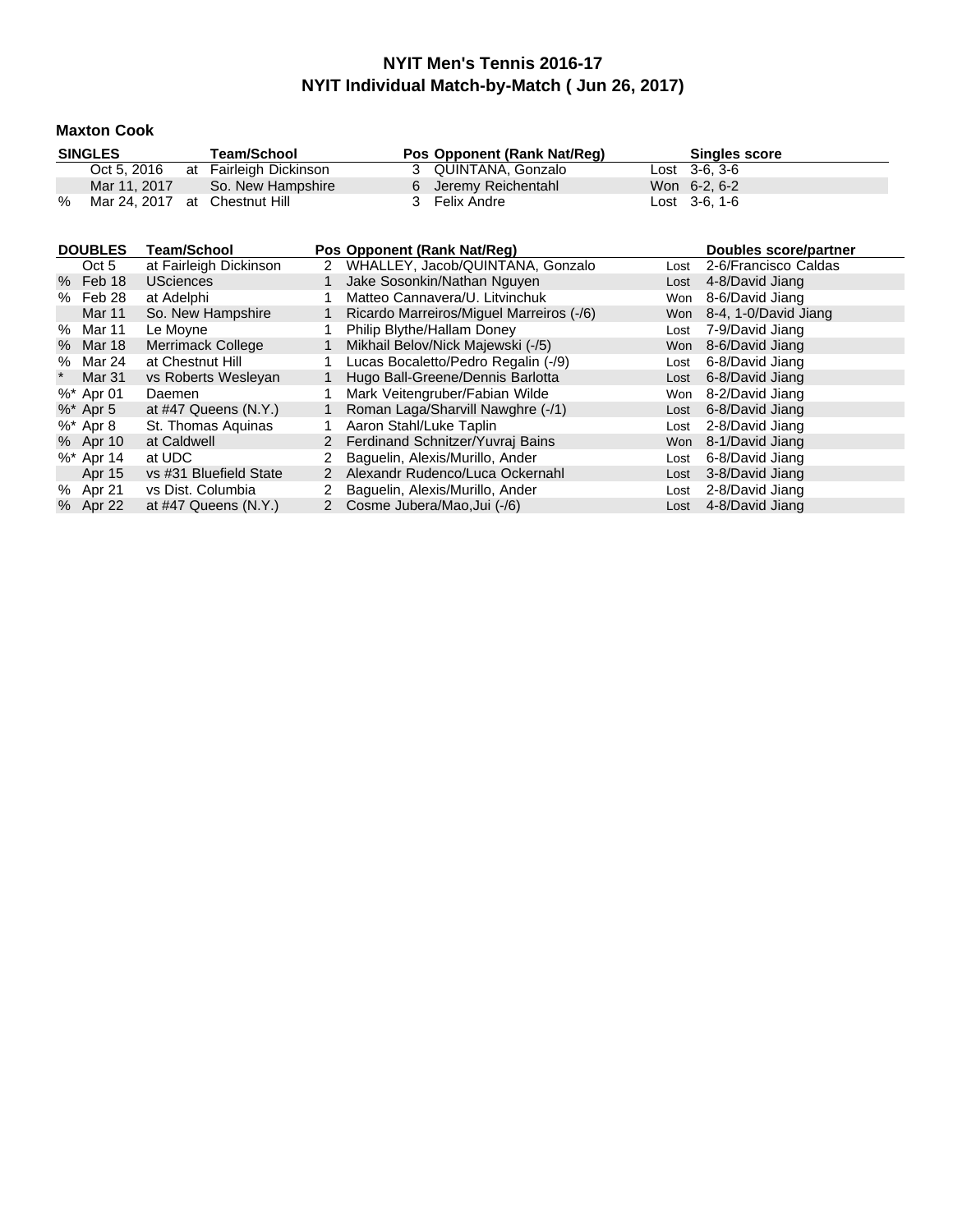# **Jorge Gonzales**

|      | <b>SINGLES</b>                     | <b>Team/School</b>                    | Pos Opponent (Rank Nat/Req) | <b>Singles score</b>    |
|------|------------------------------------|---------------------------------------|-----------------------------|-------------------------|
|      | Sept. 30 - Oct. vs Le Moyne        |                                       | t-2 Jason Barton            | Won 6-2, 6-3            |
|      | Sept. 30 - Oct. vs Post University |                                       | t-3 Nikola Crvelin (-/14)   | Won 5-7, 7-5, 10-7      |
|      | Sept. 30 - Oct. vs NYIT            |                                       | t-Q Matej Selecky (50/2)    | Lost 3-6, retired       |
| $\%$ | Apr 29, 2017 vs UDC                |                                       | 6 Marinic, Josip            | Won 7-5, 6-1            |
| %    |                                    | Apr 30, 2017 at Chestnut Hill College | 6 Victor love               | Won 6-2, 6-2            |
|      |                                    | May 09, 2017 vs #4 Hawai'i Pacific    | 6 Juan Erro                 | $-5-7, 3-5,$ unfinished |

|          | DOUBLES Team/School               | Pos Opponent (Rank Nat/Req)           | Doubles score/partner             |
|----------|-----------------------------------|---------------------------------------|-----------------------------------|
|          | Sep 30 - vs Le Moyne              | t-3 Philip Blythe/Tyler Underwood     | Won 8-2/Matej Selecky             |
|          | Sep 30 - vs Adelphi University    | t-Q Matteo Cannavera/Roey Heymann     | Won 8-3/Matej Selecky             |
|          | Sep 30 - vs Merrimack College     | t-SF Nick Majewski/Mikhail Belov      | Won 8-6/Matej Selecky             |
|          | Sep 30 - vs Queens (N.Y.)         | t-F Sharvill Navghre/Roman Laga (-/5) | Lost 1-6, 6-4, 8-10/Matej Selecky |
| % Apr 29 | vs UDC                            | 3 Marinic, Josip/Feligioni, Marco     | Won 8-4/David Jiang               |
|          | % Apr 30 at Chestnut Hill College | 3 Felix Andre/Antoine Gautier         | Lost 4-8/David Jiang              |
| Mav 09   | vs #4 Hawai'i Pacific             | Filip Soban/Juan Erro                 | Won 9-7/David Jiang               |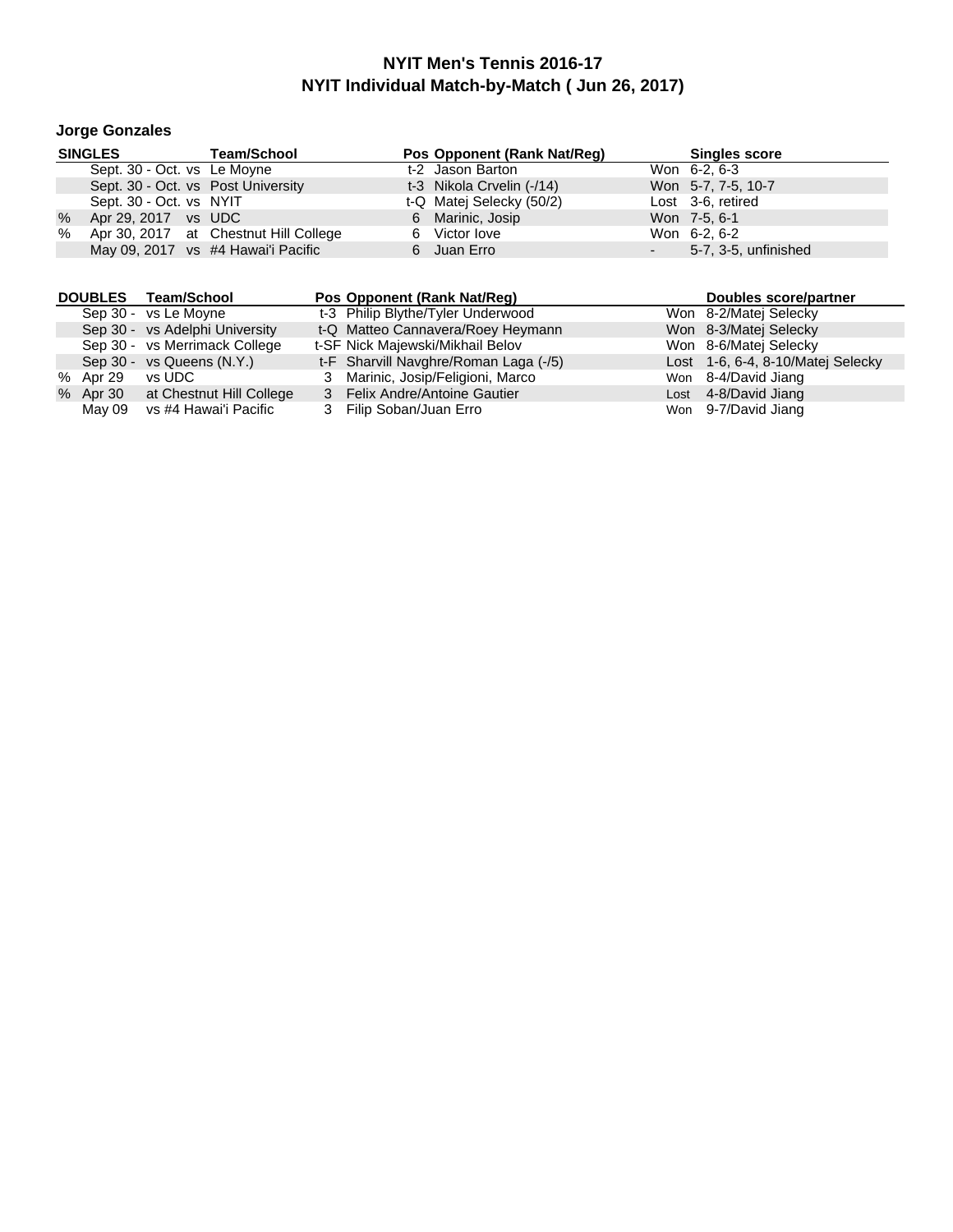**Kevin Huynh**

|         | <b>SINGLES</b>              | <b>Team/School</b>                    | Pos Opponent (Rank Nat/Reg) |         | <b>Singles score</b> |
|---------|-----------------------------|---------------------------------------|-----------------------------|---------|----------------------|
|         | Sept. 30 - Oct. vs Le Moyne |                                       | t-Q1 Steven Procopio        | Won 9-7 |                      |
|         |                             | Sept. 30 - Oct. vs St. Thomas Aquinas | t-Q2 Matthew Corsie         | Won 8-3 |                      |
|         | Sept. 30 - Oct. vs NYIT     |                                       | t-2 Matej Selecky (50/2)    |         | $Last 2-6, 2-6$      |
|         |                             | Oct 5, 2016 at Fairleigh Dickinson    | 6 CHAN, Adam                |         | - 1-4. unfinished    |
| %       |                             | Mar 18, 2017 Merrimack College        | 6 Alex Slobin               | Won 8-5 |                      |
| $\star$ |                             | Mar 31, 2017 vs Roberts Wesleyan      | 6 Dustin Eshleman           |         | Won 7-5, 7-5         |
|         |                             |                                       |                             |         |                      |

**DOUBLES Team/School <b>Pos Opponent** (Rank Nat/Reg) **Doubles** score/partner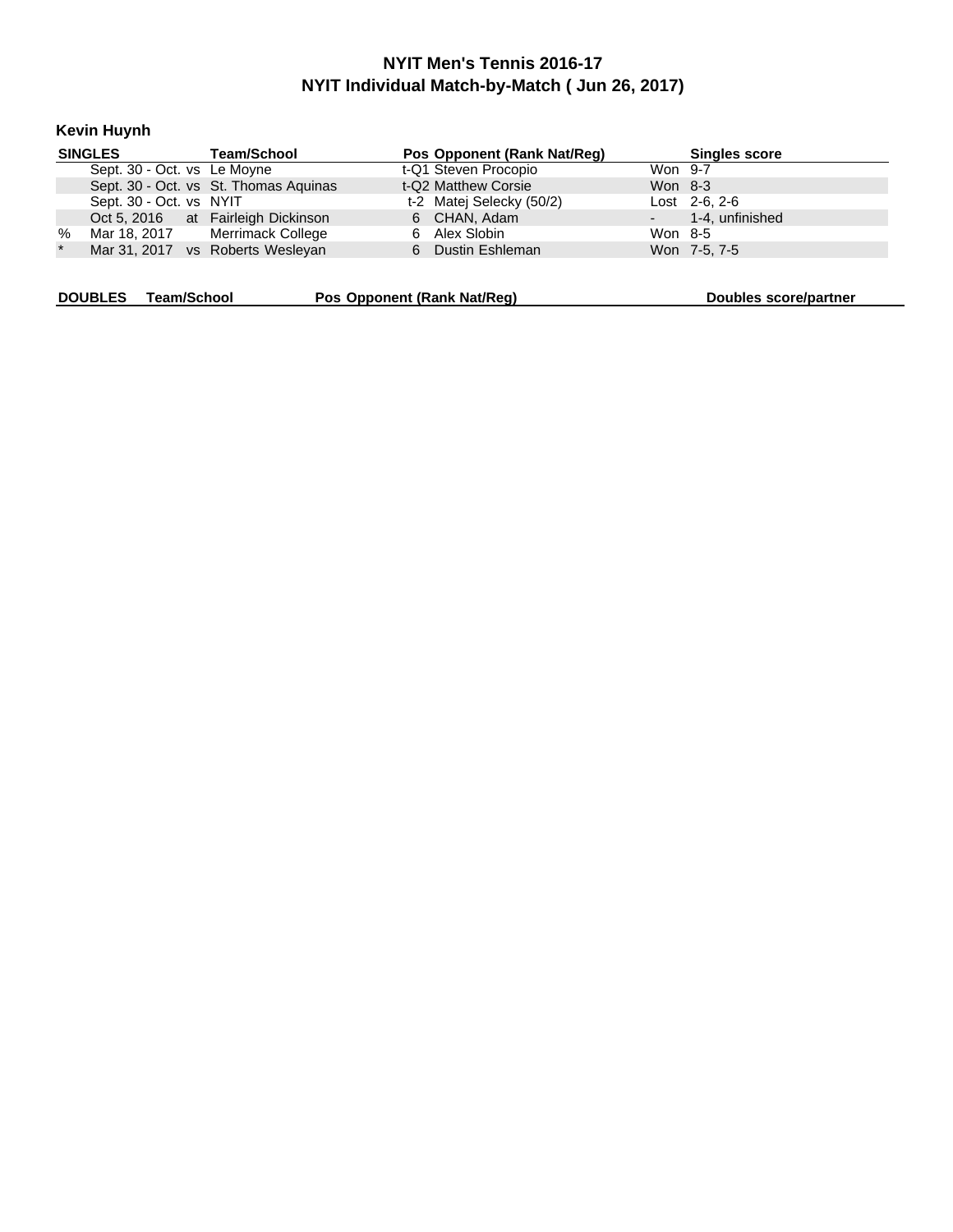#### **Rares Ispas**

| <b>SINGLES</b> |                               |  | Team/School                           |   | Pos Opponent (Rank Nat/Reg) |                    | <b>Singles score</b> |
|----------------|-------------------------------|--|---------------------------------------|---|-----------------------------|--------------------|----------------------|
|                |                               |  | Sept. 30 - Oct. vs Queens (N.Y.)      |   | t-1 Federico Toscano        |                    | Won 4-6, 6-3, 10-3   |
|                |                               |  | Sept. 30 - Oct. vs Adelphi University |   | t-2 Matteo Cannavera (-/13) |                    | Won 7-6 (0-4), 6-2   |
|                |                               |  | Sept. 30 - Oct. vs Assumption College |   | t-3 Chris Waung (-/18)      |                    | Won 6-1, 6-2         |
|                |                               |  | Sept. 30 - Oct. vs So. New Hampshire  |   | t-Q Tiago Fernandes         |                    | Lost 4-6, retired    |
| %              | Feb 18, 2017                  |  | <b>USciences</b>                      |   | 4 Tajay McLeod              |                    | Won 6-1, 6-2         |
| %              | Feb 28, 2017 at Adelphi       |  |                                       |   | 4 Sabin Adrian Saveluc      |                    | Won 6-2, 6-0         |
| %              | Mar 11, 2017                  |  | Le Moyne                              | 5 | Steven Procopio             |                    | Won 6-3, 6-3         |
| %              | Mar 18, 2017                  |  | Merrimack College                     |   | 5 Tayyab Sheikh             |                    | Won 6-2, 6-2         |
| %              | Mar 24, 2017 at Chestnut Hill |  |                                       | 5 | <b>Antoine Gautier</b>      |                    | $Last 2-6, 3-6$      |
| $\star$        |                               |  | Mar 31, 2017 vs Roberts Wesleyan      | 4 | G. Plentz de Liz            |                    | Won 6-4, 6-3         |
| %*             | Apr 01, 2017                  |  | Daemen                                | 4 | Fabian Wilde                |                    | Won 6-3, 6-2         |
| $\% *$         | Apr 5, 2017                   |  | at $#47$ Queens (N.Y.)                |   | 4 Richard Sec (-/14)        |                    | Lost 5-7, 1-6        |
| $\%^*$         | Apr 8, 2017                   |  | St. Thomas Aquinas                    |   | 4 Enej Hassicevic           |                    | Won 6-0, 6-0         |
| %              | Apr 10, 2017                  |  | at Caldwell                           |   | 3 Ferdinand Schnitzer       |                    | Won 6-1, 6-1         |
| $\%^*$         | Apr 14, 2017                  |  | at UDC                                |   | Baguelin, Alexis            |                    | Won 0-6, 6-4, 6-4    |
|                | Apr 15, 2017                  |  | vs #31 Bluefield State                | 3 | Alexandr Rudenco (-/11)     |                    | Lost $6-7, 6-4, 2-6$ |
| %              | Apr 21, 2017                  |  | vs Dist. Columbia                     | 3 | Baguelin, Alexis            | $\blacksquare$     | 6-6, unfinished      |
| %              |                               |  | Apr 22, 2017 at #47 Queens (N.Y.)     |   | 3 Gabriel Mendez (-/11)     |                    | Lost $4-6, 3-6$      |
| %              | Apr 29, 2017                  |  | vs UDC                                | 3 | Diogo Pinto                 |                    | 6-3, 4-4, unfinished |
| %              |                               |  | Apr 30, 2017 at Chestnut Hill College |   | 3 Jonathan Ducretot (-/20)  | <b>All Control</b> | 6-4, 4-1, unfinished |
|                | May 09, 2017                  |  | vs #4 Hawai'i Pacific                 | 3 | Jakub Hadrava (-/10)        | ۰                  | 3-6, 2-5, unfinished |
|                |                               |  |                                       |   |                             |                    |                      |

| <b>DOUBLES</b> |               | <b>Team/School</b>        |              | Pos Opponent (Rank Nat/Reg)           |            | Doubles score/partner      |
|----------------|---------------|---------------------------|--------------|---------------------------------------|------------|----------------------------|
|                | Sep 30 -      | vs Franklin Pierce        |              | t-2 Olivier Viel/Dan Longtin          | Won        | 8-1/Rafal Charkiewicz      |
|                |               | Sep 30 - vs Queens (N.Y.) |              | t-3 Camilo Arias/Miquel Bendito       | Won.       | 8-3/Rafal Charkiewicz      |
|                | Sep 30 -      | vs Queens (N.Y.)          |              | t-Q Lucas Martinez/Gabriel Mendez     | Won        | 8-6/Rafal Charkiewicz      |
|                |               | Sep 30 - vs Queens (N.Y.) |              | t-SF Sharvill Navghre/Roman Laga      | Lost       | 6-8/Rafal Charkiewicz      |
|                | % Feb 18      | <b>USciences</b>          | 2            | Chandat Phan/Sahas Chandragiri        | Won        | 8-4/Rafal Charkiewicz      |
|                | % Feb 28      | at Adelphi                | $\mathbf{2}$ | Roey Heymann/Sabin Adrian Saveluc     | Won        | 8-2/Rafal Charkiewicz      |
|                | Mar 11        | So. New Hampshire         | 2            | Xavier Aubron/Bas Van Biezen          | Won        | 8-3, 1-0/Rafal Charkiewicz |
| $\%$           | Mar 11        | Le Moyne                  | 2            | Josh Sagaille/Jason Barton            | <b>Won</b> | 8-3/Rafal Charkiewicz      |
|                | % Mar 18      | Merrimack College         | 2            | Frank Vega/Alex Fedorov               | Won        | 8-4/Rafal Charkiewicz      |
|                | % Mar 24      | at Chestnut Hill          | $\mathbf{2}$ | Pierre Kohler/Jonathan Ducretot (-/3) | Lost       | 4-8/Rafal Charkiewicz      |
| $\star$        | Mar 31        | vs Roberts Wesleyan       | 2            | G. Plentz de Liz/Dustin Eshleman      | Won        | 8-3/Rafal Charkiewicz      |
|                | %* Apr 01     | Daemen                    | 2            | R Ruiz Martinez/D Gonzalez Villegas   | Lost       | 4-8/Rafal Charkiewicz      |
|                | $%$ * Apr 5   | at $#47$ Queens $(N.Y.)$  | 3            | <b>Gabriel Mendez/Lucas Martinez</b>  | Lost       | 4-8/Rafal Charkiewicz      |
|                | $%$ * Apr 8   | St. Thomas Aquinas        | 2            | Andreu Ferragut/Enej Hassicevic       | <b>Won</b> | 8-1/Rafal Charkiewicz      |
|                | % Apr 10      | at Caldwell               |              | Maximilian Ziegler/Lukas Lemke        | Won        | 8-2/Rafal Charkiewicz      |
|                | $%$ * Apr 14  | at UDC                    |              | Bozic, Rok/Pinto, Diego               | Won        | 9-7/Rafal Charkiewicz      |
|                | Apr 15        | vs #31 Bluefield State    |              | Anthony Braem/Platon Gud              | Lost       | 3-8/Rafal Charkiewicz      |
|                | % Apr 21      | vs Dist. Columbia         |              | Bozic, Rok/Pinto, Diego (-/4)         | <b>Won</b> | 8-6/Rafal Charkiewicz      |
|                | % Apr 22      | at $\#47$ Queens $(N.Y.)$ |              | Nawghre, Sharvill/Roman Laga (-/5)    | Won        | 8-4/Rafal Charkiewicz      |
|                | % Apr 29      | vs UDC                    |              | Bozic, Rok/Diogo Pinto (-/4)          | Lost       | 4-8/Rafal Charkiewicz      |
|                | % Apr 30      | at Chestnut Hill College  |              | Pierre Kohler/Jonathan Ducretot (-/1) | Lost       | 3-8/Rafal Charkiewicz      |
|                | <b>May 09</b> | vs #4 Hawai'i Pacific     |              | Filip Dolezel/Jakub Hadrava (3/1)     | Lost       | 6-8/Rafal Charkiewicz      |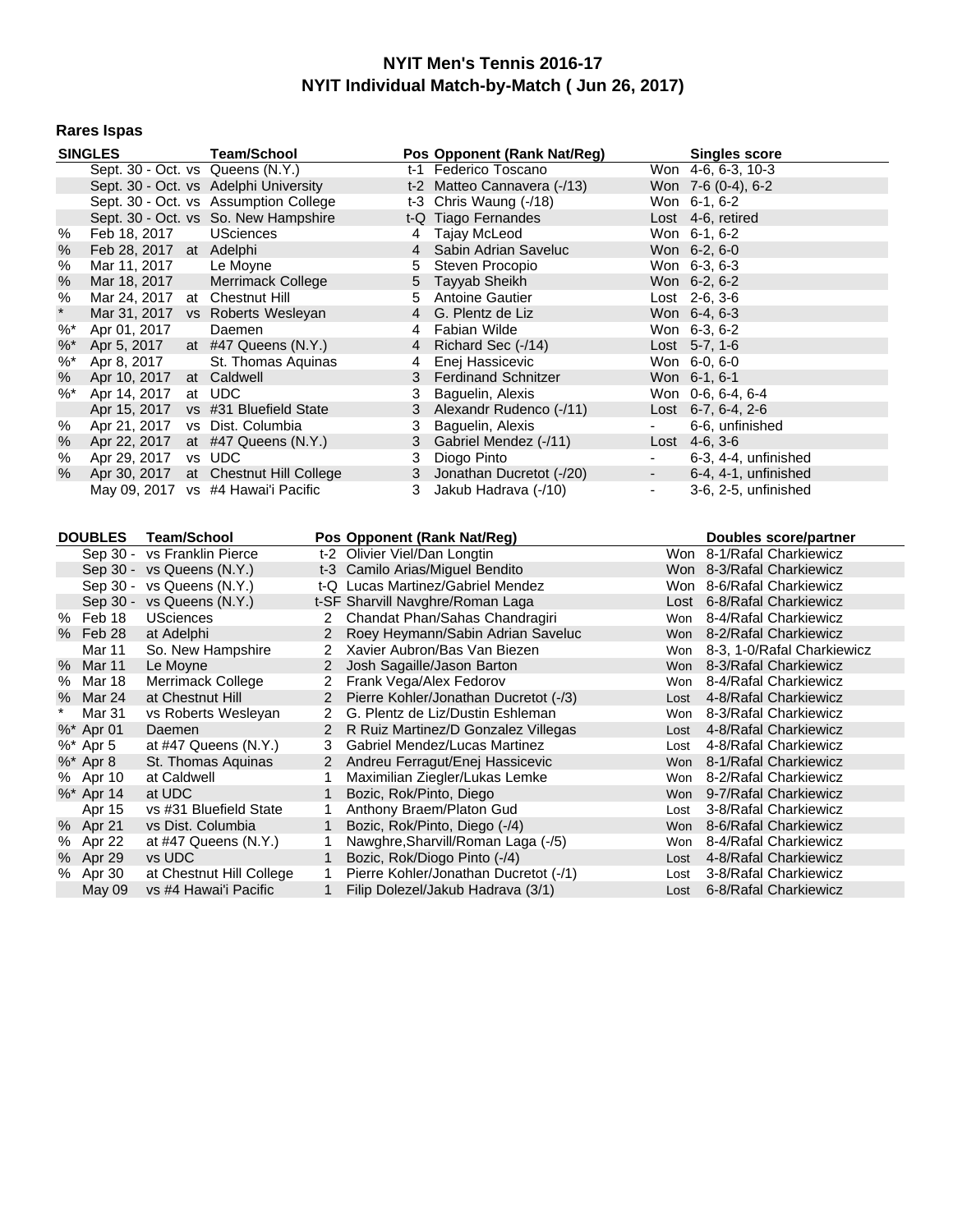# **David Jiang**

| <b>SINGLES</b>    |                               | <b>Team/School</b>                    |   | Pos Opponent (Rank Nat/Reg) |        | <b>Singles score</b>      |
|-------------------|-------------------------------|---------------------------------------|---|-----------------------------|--------|---------------------------|
| %                 | Feb 18, 2017                  | <b>USciences</b>                      |   | Jake Sosonkin (-/9)         |        | Won 6-4, 2-6, 6-2         |
| %                 | Feb 28, 2017 at Adelphi       |                                       |   | Matteo Cannavera (-/6)      |        | Lost $4-6, 3-6$           |
|                   | Mar 11, 2017                  | So. New Hampshire                     |   | Tiago Fernandes (-/7)       |        | Won 6-3, 6-4              |
| %                 | Mar 11, 2017                  | Le Moyne                              |   | <b>Philip Blythe</b>        |        | Lost 2-6, 1-6             |
| %                 | Mar 18, 2017                  | Merrimack College                     |   | Mikhail Belov               |        | Lost 3-6, 1-6             |
| %                 | Mar 24, 2017 at Chestnut Hill |                                       |   | 2 Lucas Bocaletto           |        | Won 6-1, 7-5              |
| $\star$           |                               | Mar 31, 2017 vs Roberts Wesleyan      |   | 2 Paul Langbroek            |        | Lost $3-6, 6-3, 1-6$      |
| $%^*$             | Apr 01, 2017                  | Daemen                                |   | 3 R Ruiz Martinez           |        | $Last 2-6, 0-6$           |
| $\%^*$            | Apr 5, 2017                   | at $#47$ Queens $(N.Y.)$              |   | 3 Gabriel Mendez            |        | Lost 5-7, 2-6             |
| $%^*$             | Apr 8, 2017                   | St. Thomas Aquinas                    |   | 3 Andreu Ferragut           |        | Lost $6-7, 1-6$           |
| %                 | Apr 10, 2017                  | at Caldwell                           | 4 | James Bojko                 |        | Won 6-1, 6-0              |
| $\%$ <sup>*</sup> | Apr 14, 2017                  | at UDC                                | 4 | Murillo, Ander              |        | Lost 0-6, 6-1, 2-6        |
|                   | Apr 15, 2017                  | vs #31 Bluefield State                | 4 | Giorgi Datashvili (-/18)    |        | Lost 5-7, 5-7             |
| %                 | Apr 21, 2017                  | vs Dist. Columbia                     | 4 | Murillo, Ander              | $\sim$ | 6-3, 1-6, 3-1, unfinished |
| %                 | Apr 22, 2017                  | at $#47$ Queens (N.Y.)                |   | 4 Sec, Richard (-/12)       | $\sim$ | 6-2, 3-6, 3-0, unfinished |
| %                 | Apr 29, 2017 vs UDC           |                                       | 4 | Murillo, Ander              |        | Won 7-6 (9-7), 6-1        |
| %                 |                               | Apr 30, 2017 at Chestnut Hill College | 4 | Lucas Bocaletto             |        | Won 6-1, 6-2              |
|                   |                               | May 09, 2017 vs #4 Hawai'i Pacific    |   | 4 Gerrard Rodriguez         |        | Lost 4-6, 3-6             |

| <b>DOUBLES</b> | <b>Team/School</b>        |              | Pos Opponent (Rank Nat/Req)              |      | Doubles score/partner  |
|----------------|---------------------------|--------------|------------------------------------------|------|------------------------|
| % Feb 18       | <b>USciences</b>          |              | Jake Sosonkin/Nathan Nguyen              | Lost | 4-8/Maxton Cook        |
| % Feb 28       | at Adelphi                |              | Matteo Cannavera/U. Litvinchuk           | Won  | 8-6/Maxton Cook        |
| Mar 11         | So. New Hampshire         |              | Ricardo Marreiros/Miquel Marreiros (-/6) | Won  | 8-4, 1-0/Maxton Cook   |
| % Mar 11       | Le Moyne                  |              | Philip Blythe/Hallam Doney               | Lost | 7-9/Maxton Cook        |
| % Mar 18       | Merrimack College         |              | Mikhail Belov/Nick Majewski (-/5)        | Won  | 8-6/Maxton Cook        |
| % Mar 24       | at Chestnut Hill          |              | Lucas Bocaletto/Pedro Regalin (-/9)      | Lost | 6-8/Maxton Cook        |
| Mar 31         | vs Roberts Wesleyan       |              | Hugo Ball-Greene/Dennis Barlotta         | Lost | 6-8/Maxton Cook        |
| %* Apr 01      | Daemen                    | 1            | Mark Veitengruber/Fabian Wilde           | Won  | 8-2/Maxton Cook        |
| %* Apr 5       | at $#47$ Queens $(N.Y.)$  |              | Roman Laga/Sharvill Nawghre (-/1)        | Lost | 6-8/Maxton Cook        |
| $%$ * Apr 8    | St. Thomas Aguinas        |              | Aaron Stahl/Luke Taplin                  | Lost | 2-8/Maxton Cook        |
| % Apr 10       | at Caldwell               | 2            | Ferdinand Schnitzer/Yuvraj Bains         | Won  | 8-1/Maxton Cook        |
| $%$ * Apr 14   | at UDC                    | 2            | Baquelin, Alexis/Murillo, Ander          | Lost | 6-8/Maxton Cook        |
| Apr 15         | vs #31 Bluefield State    | 2            | Alexandr Rudenco/Luca Ockernahl          | Lost | 3-8/Maxton Cook        |
| % Apr 21       | vs Dist. Columbia         | $\mathbf{2}$ | Baquelin, Alexis/Murillo, Ander          | Lost | 2-8/Maxton Cook        |
| % Apr 22       | at $\#47$ Queens $(N.Y.)$ | 2            | Cosme Jubera/Mao, Jui (-/6)              | Lost | 4-8/Maxton Cook        |
| % Apr 29       | vs UDC                    | 3            | Marinic, Josip/Feligioni, Marco          |      | Won 8-4/Jorge Gonzales |
| % Apr 30       | at Chestnut Hill College  | 3            | <b>Felix Andre/Antoine Gautier</b>       | Lost | 4-8/Jorge Gonzales     |
| May 09         | vs #4 Hawai'i Pacific     | 3            | Filip Soban/Juan Erro                    |      | Won 9-7/Jorge Gonzales |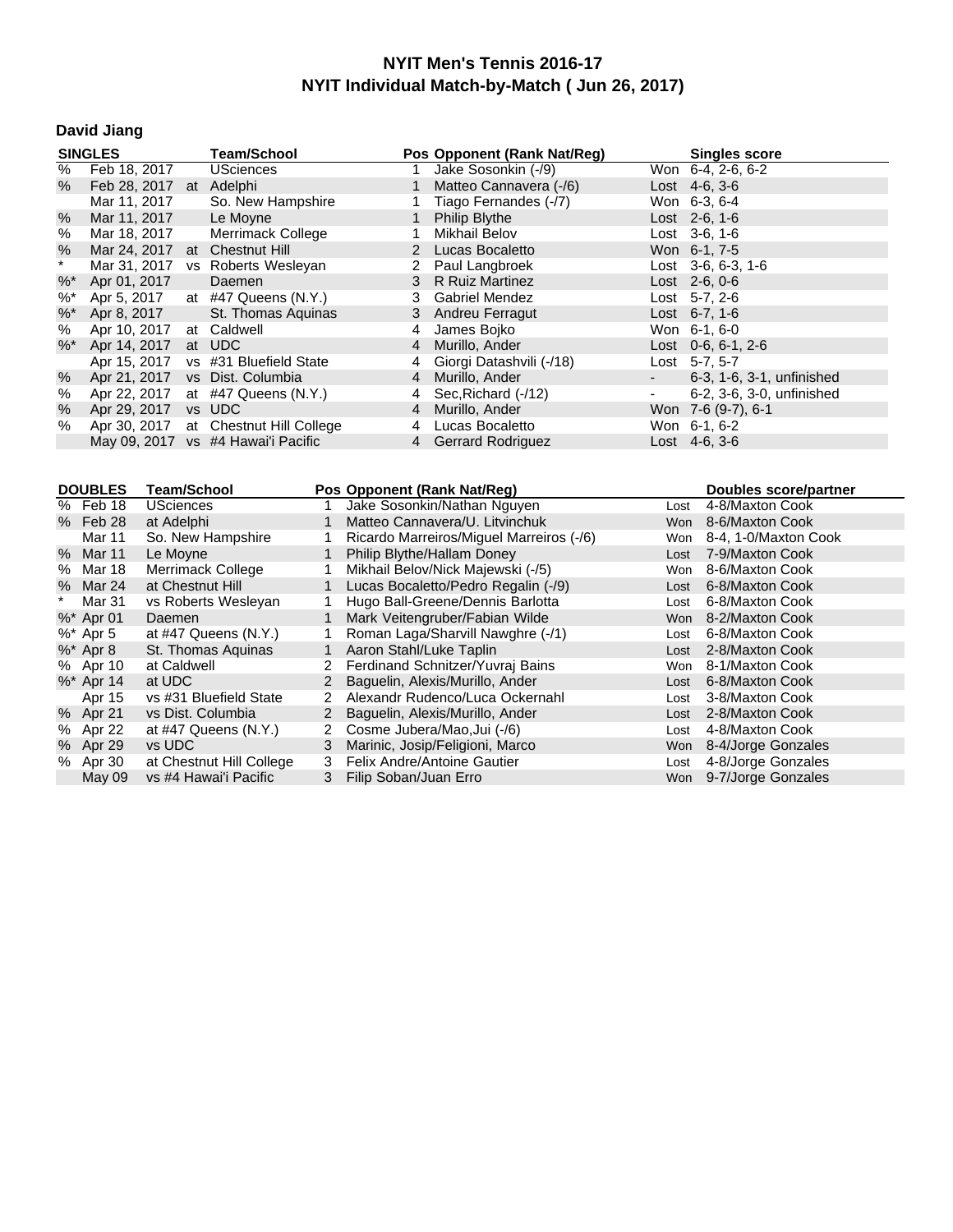#### **Alexandre Martinez**

|                   | <b>SINGLES</b>                | <b>Team/School</b>                 |    | Pos Opponent (Rank Nat/Reg) |                          | <b>Singles score</b>       |
|-------------------|-------------------------------|------------------------------------|----|-----------------------------|--------------------------|----------------------------|
|                   | Oct 5, 2016                   | at Fairleigh Dickinson             |    | 4 CARVALHO, Pedro           | ٠                        | 6-3, 4-6, 1-2, unfinished  |
| $\%$              | Feb 18, 2017                  | <b>USciences</b>                   |    | 6 Sahas Chandragiri         | Won 8-2                  |                            |
| %                 | Feb 28, 2017                  | at Adelphi                         | 6  | David Robres                |                          | Won 6-1, 5-7, 10-8         |
|                   | Mar 11, 2017                  | So. New Hampshire                  |    | 5 Bas Van Biezen            |                          | $Last \, 3-6, 2-6$         |
| %                 | Mar 11, 2017                  | Le Moyne                           | 6  | Benjamin Spoor              |                          | Won 6-0, 6-4               |
| $\%$              | Mar 24, 2017 at Chestnut Hill |                                    | 6  | Victor love                 |                          | Won 6-2, 1-6, 11-9         |
| $\star$           |                               | Mar 31, 2017 vs Roberts Wesleyan   | 5. | Jose Carrillo               |                          | Won 6-1, 6-3               |
| $%^*$             | Apr 01, 2017                  | Daemen                             |    | 5 Justin Milner             |                          | Won 6-0, 1-0, retired      |
| $\%$              | Apr 5, 2017                   | at $#47$ Queens (N.Y.)             |    | 5 Cosme Jubera              |                          | Lost 0-6, 1-6              |
| $%^*$             | Apr 8, 2017                   | St. Thomas Aquinas                 |    | 5 Luke Taplin               |                          | Won 6-4, 6-2               |
| %                 | Apr 10, 2017                  | at Caldwell                        | 5. | Yuvraj Bains                |                          | Won 7-5, 6-1               |
| $\%$ <sup>*</sup> | Apr 14, 2017                  | at UDC                             |    | 5 Feligioni, Marco          |                          | Lost $6-2$ , $2-6$ , $3-6$ |
|                   | Apr 15, 2017                  | vs #31 Bluefield State             | 5  | Luca Ockernahl              |                          | Won 6-2, 6-3               |
| %                 | Apr 21, 2017                  | vs Dist. Columbia                  |    | 5 Feligioni, Marco          | $\sim$                   | 6-2, 5-5, unfinished       |
| %                 | Apr 22, 2017                  | at $#47$ Queens (N.Y.)             | 5  | Cosme Jubera                | ۰.                       | 6-3, 1-2, unfinished       |
| %                 | Apr 29, 2017                  | vs UDC                             |    | 5 Feligioni, Marco          |                          | Won 6-1, 6-3               |
| %                 | Apr 30, 2017                  | at Chestnut Hill College           | 5. | <b>Antoine Gautier</b>      |                          | Won 6-4, 6-1               |
|                   |                               | May 09, 2017 vs #4 Hawai'i Pacific | 5  | Filip Soban (-/18)          | $\overline{\phantom{a}}$ | 4-6, 3-4, unfinished       |

|   | <b>DOUBLES</b> | Team/School               |                | Pos Opponent (Rank Nat/Reg)          |      | Doubles score/partner       |
|---|----------------|---------------------------|----------------|--------------------------------------|------|-----------------------------|
|   | Oct 5          | at Fairleigh Dickinson    | 3              | CHAN, Adam/BOURNE, William           | Won  | 5-3/Jaime Salvador          |
|   | % Feb 18       | <b>USciences</b>          | 3              | Borna Novak/Rakesh Chamala           | Won  | 8-3/Jaime Salvador          |
|   | % Feb 28       | at Adelphi                | 3              | <b>Connor Dove/David Robres</b>      | Won  | 8-6/Jaime Salvador          |
|   | <b>Mar 11</b>  | So. New Hampshire         | 3              | Tiago Fernandes/Jeremy Reichentahl   |      | Won 8-5, 1-0/Jaime Salvador |
| % | Mar 11         | Le Moyne                  | 3              | James Gayvert/Tyler Underwood        | Won  | 8-5/Jaime Salvador          |
|   | % Mar 24       | at Chestnut Hill          | 3              | Felix Andre/Antoine Gautier          | Lost | 6-8/Jaime Salvador          |
|   | Mar 31         | vs Roberts Wesleyan       | 3              | Paul Langbroek/Jose Carrillo         | Lost | 8-9/Francisco Caldas        |
|   | $%$ * Apr 01   | Daemen                    | 3              | Adam Kerr/Justin Milner              | Won  | 8-4/Jaime Salvador          |
|   | %* Apr 5       | at $#47$ Queens $(N.Y.)$  | $\overline{2}$ | Jui Mao/Cosme Jubera (-/4)           | Lost | 2-8/Jaime Salvador          |
|   | $%$ * Apr 8    | St. Thomas Aguinas        | 3              | Javier Munoz/Eddy de Abreu           | Won  | 8-1/Jaime Salvador          |
|   | % Apr 10       | at Caldwell               | 3              | James Bojko/Ulysses Leon Farr        | Won  | 8-0/Jaime Salvador          |
|   | $%$ * Apr 14   | at UDC                    | 3              | Feligioni, Marco/Marinic, Josip      | Won  | 8-4/Jaime Salvador          |
|   | Apr 15         | vs #31 Bluefield State    | 3              | Guillermo Lopez/Giorgi Datashvili    | Won  | 8-3/Jaime Salvador          |
|   | % Apr 21       | vs Dist. Columbia         | 3              | Feligioni, Marco/Marinic, Josip      |      | Won 8-1/Salvador, Jaime     |
|   | % Apr 22       | at $\#47$ Queens $(N.Y.)$ | 3.             | <b>Gabriel Mendez/Lucas Martinez</b> | Lost | 3-8/Salvador, Jaime         |
|   | % Apr 29       | vs UDC                    | 2              | Baguelin, Alexis/Murillo, Ander      | Won  | 8-4/Jaime Salvador          |
|   | % Apr 30       | at Chestnut Hill College  | 2              | Lucas Bocaletto/Pedro Regalin        | Won  | 8-5/Jaime Salvador          |
|   | May 09         | vs #4 Hawai'i Pacific     |                | 2 Torben Otto/Jack Lyttle (-/9)      |      | Lost 0-8/Jaime Salvador     |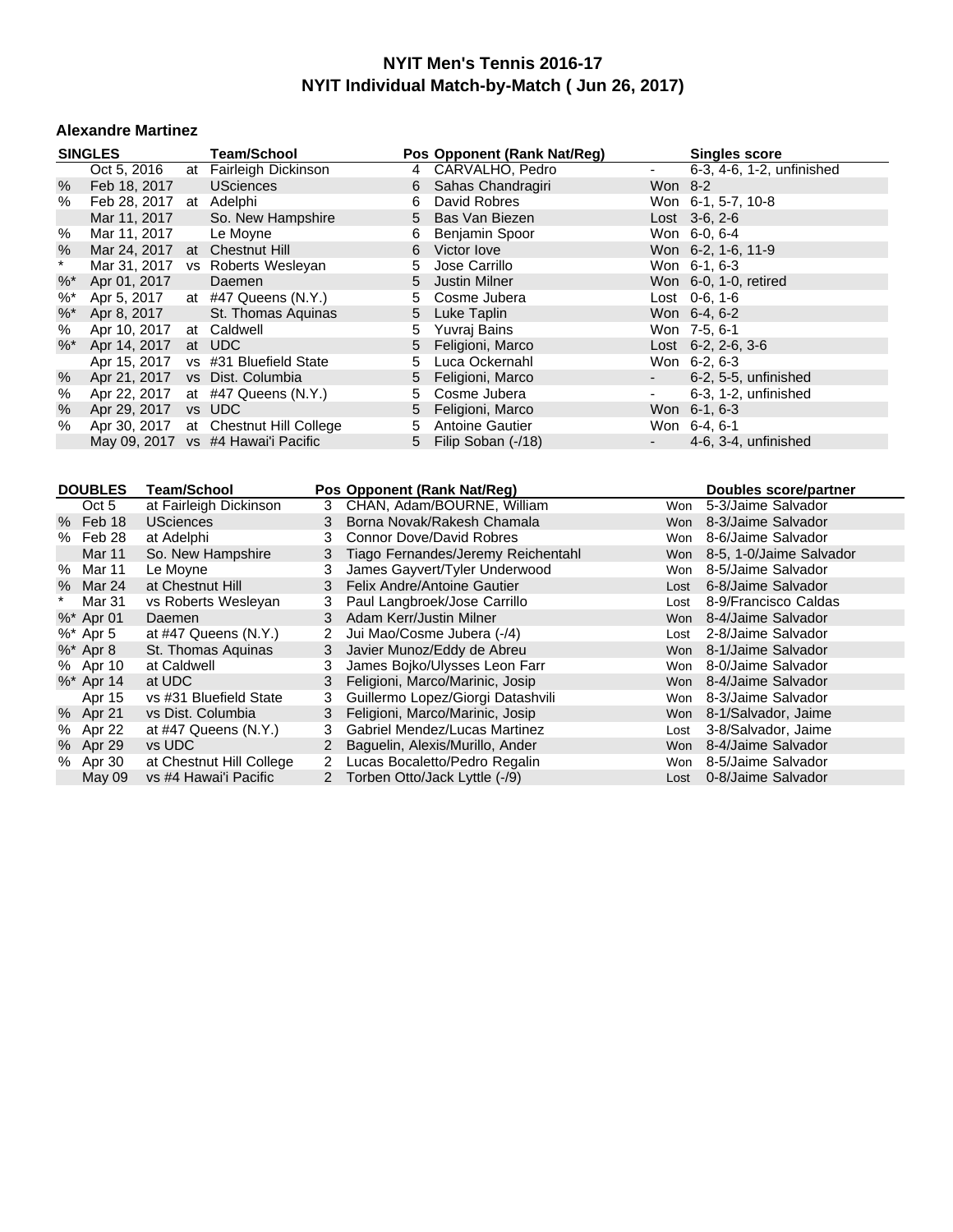#### **Rafal Navas**

| <b>SINGLES</b>                     | <b>Team/School</b>                       | Pos Opponent (Rank Nat/Req)  |         | <b>Singles score</b> |
|------------------------------------|------------------------------------------|------------------------------|---------|----------------------|
|                                    | Sept. 30 - Oct. vs So. New Hampshire     | t-Q1 Max Seiler              | Won 8-0 |                      |
|                                    | Sept. 30 - Oct. vs St. Thomas Aquinas    | t-Q2 Luke Taplin             | Won 8-4 |                      |
| Sept. 30 - Oct. vs Franklin Pierce |                                          | t-1 Andrew Schadt            |         | Won 6-2, 6-1         |
|                                    | Sept. 30 - Oct. vs District of Columbia  | t-2 Diego Pinto              |         | Won 6-3, 6-4         |
|                                    | Sept. 30 - Oct. vs Chestnut Hill College | t-3 Pierre Kohler (-/4)      |         | Won 7-6 (0-3), 6-4   |
| Sept. 30 - Oct. vs NYIT            |                                          | t-Q Rafal Charkiewicz (-/10) |         | Lost $0-6$ , 1-6     |
|                                    | Oct 5, 2016 at Fairleigh Dickinson       | WHALLEY, Jacob               |         | Lost 5-7, 5-7        |

| <b>DOUBLES</b> | Team/School                      | Pos Opponent (Rank Nat/Req)         | Doubles score/partner |
|----------------|----------------------------------|-------------------------------------|-----------------------|
|                | Sep 30 - vs District of Columbia | t-1 Ander Murillo/Francis Ngobounan | Won 8-1/Lars Olson    |
|                | Sep 30 - vs Merrimack College    | t-2 Nick Majewski/Mikhail Belov     | Lost 3-8/Lars Olson   |
| Oct 5          | at Fairleigh Dickinson           | GARNEL, Diogo/CARVALHO, Pedro       | Lost 5-7/Lars Olson   |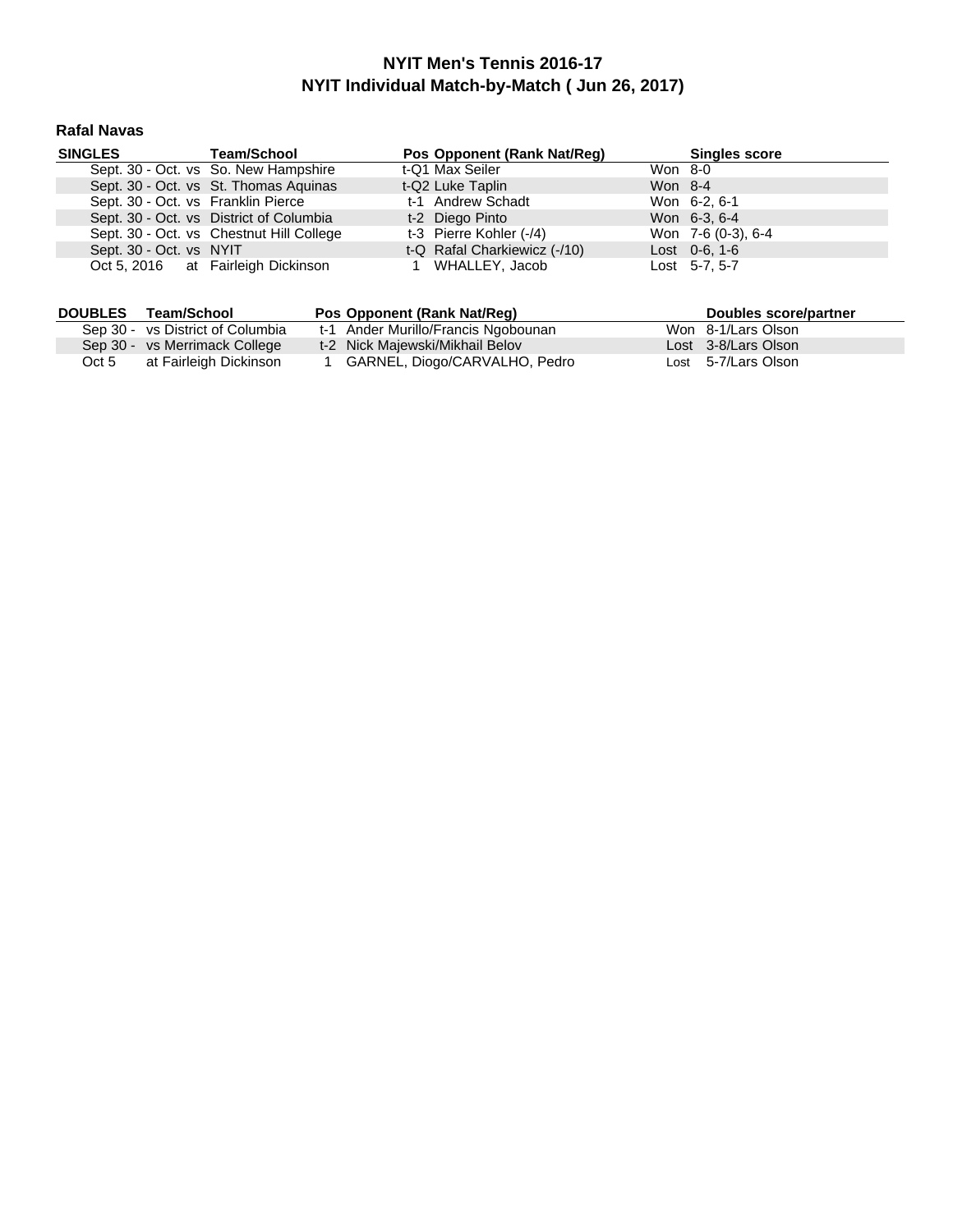**Lars Olson**

| <b>SINGLES</b> | <b>Team/School</b>               | Pos Opponent (Rank Nat/Req)         | <b>Singles score</b>  |
|----------------|----------------------------------|-------------------------------------|-----------------------|
|                | Sept. 30 - Oct. vs Stonehill     | t-Q1 Aaron Diamond                  | Lost 6-8              |
|                |                                  |                                     |                       |
|                |                                  |                                     |                       |
| <b>DOUBLES</b> | <b>Team/School</b>               | Pos Opponent (Rank Nat/Req)         | Doubles score/partner |
|                | Sep 30 - vs District of Columbia | t-1 Ander Murillo/Francis Ngobounan | Won 8-1/Rafal Navas   |
|                | Sep 30 - vs Merrimack College    | t-2 Nick Majewski/Mikhail Belov     | Lost 3-8/Rafal Navas  |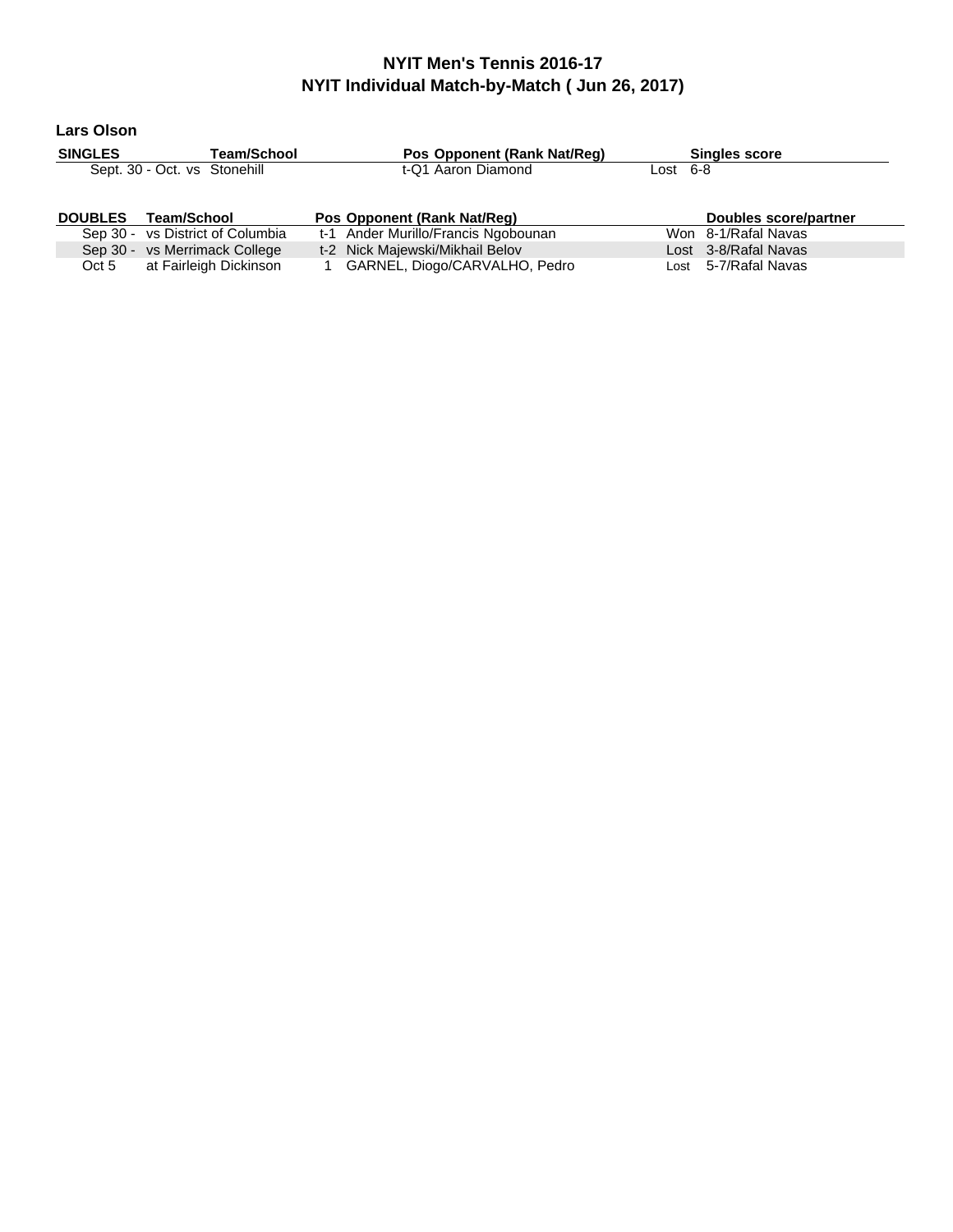#### **Jaime Salvador**

|        | <b>SINGLES</b>              | <b>Team/School</b>                  |    | Pos Opponent (Rank Nat/Reg) |          | <b>Singles score</b>     |
|--------|-----------------------------|-------------------------------------|----|-----------------------------|----------|--------------------------|
|        | Sept. 30 - Oct. vs Le Moyne |                                     |    | t-Q1 Hallam Doney           | Lost 6-8 |                          |
|        |                             | Oct 5, 2016 at Fairleigh Dickinson  |    | 5 GARNEL, Diogo             |          | $Last 0-6, 2-6$          |
| %      | Feb 18, 2017                | <b>USciences</b>                    |    | Nathan Nguyen               |          | Won 6-7 (0-7), 6-2, 10-8 |
| %      | Feb 28, 2017 at Adelphi     |                                     |    | 3 Roey Heymann              |          | Won 7-5, 7-5             |
|        | Mar 11, 2017                | So. New Hampshire                   |    | Miguel Marreiros (-/20)     |          | Lost $0-6, 4-6$          |
| $\%$   | Mar 11, 2017                | Le Moyne                            | 3  | Josh Sagaille               |          | Lost $4-6, 6-1, 7-10$    |
| $%^*$  | Apr 01, 2017                | Daemen                              | 6. | Adam Kerr                   |          | Won 6-1, 6-2             |
| $%^*$  | Apr 5, 2017                 | at $#47$ Queens $(N.Y.)$            |    | 6 Roman Laga $(-/16)$       |          | Lost $1-6, 4-6$          |
| $%^*$  | Apr 8, 2017                 | St. Thomas Aguinas                  |    | 6 Eddy de Abreu             | Won 8-1  |                          |
| $\%$   | Apr 10, 2017                | at Caldwell                         |    | 6 Ulysses Leon Farr         |          | Won 6-0, 6-0             |
| $\%^*$ | Apr 14, 2017                | at UDC                              | 6. | Marinic, Josip              |          | Won 6-7, 6-4, 10-8       |
|        |                             | Apr 15, 2017 vs #31 Bluefield State |    | 6 Ignacio Pulido (-/19)     |          | Lost 6-3, 5-7, 9-11      |

| <b>DOUBLES</b> | <b>Team/School</b>        |   | Pos Opponent (Rank Nat/Req)         |            | Doubles score/partner       |
|----------------|---------------------------|---|-------------------------------------|------------|-----------------------------|
| Oct 5          | at Fairleigh Dickinson    |   | 3 CHAN, Adam/BOURNE, William        | Won        | 5-3/Alexandre Martinez      |
| % Feb 18       | <b>USciences</b>          |   | 3 Borna Novak/Rakesh Chamala        | <b>Won</b> | 8-3/Alexandre Martinez      |
| % Feb 28       | at Adelphi                | 3 | <b>Connor Dove/David Robres</b>     | Won        | 8-6/Alexandre Martinez      |
| Mar 11         | So. New Hampshire         | 3 | Tiago Fernandes/Jeremy Reichentahl  | Won        | 8-5, 1-0/Alexandre Martinez |
| % Mar 11       | Le Moyne                  | 3 | James Gayvert/Tyler Underwood       | Won        | 8-5/Alexandre Martinez      |
| % Mar 24       | at Chestnut Hill          |   | 3 Felix Andre/Antoine Gautier       | Lost       | 6-8/Alexandre Martinez      |
| $%$ * Apr 01   | Daemen                    | 3 | Adam Kerr/Justin Milner             | Won        | 8-4/Alexandre Martinez      |
| $\%^*$ Apr 5   | at $\#47$ Queens $(N.Y.)$ |   | 2 Jui Mao/Cosme Jubera (-/4)        | Lost       | 2-8/Alexandre Martinez      |
| %* Apr 8       | St. Thomas Aguinas        | 3 | Javier Munoz/Eddy de Abreu          | Won        | 8-1/Alexandre Martinez      |
| % Apr 10       | at Caldwell               | 3 | James Bojko/Ulysses Leon Farr       | Won        | 8-0/Alexandre Martinez      |
| $%$ * Apr 14   | at UDC                    | 3 | Feligioni, Marco/Marinic, Josip     | Won        | 8-4/Alexandre Martinez      |
| Apr 15         | vs #31 Bluefield State    |   | 3 Guillermo Lopez/Giorgi Datashvili | <b>Won</b> | 8-3/Alexandre Martinez      |
| % Apr 29       | vs UDC                    | 2 | Baquelin, Alexis/Murillo, Ander     | Won        | 8-4/Alexandre Martinez      |
| % Apr 30       | at Chestnut Hill College  |   | 2 Lucas Bocaletto/Pedro Regalin     | Won        | 8-5/Alexandre Martinez      |
| May 09         | vs #4 Hawai'i Pacific     |   | Torben Otto/Jack Lyttle (-/9)       | Lost       | 0-8/Alexandre Martinez      |